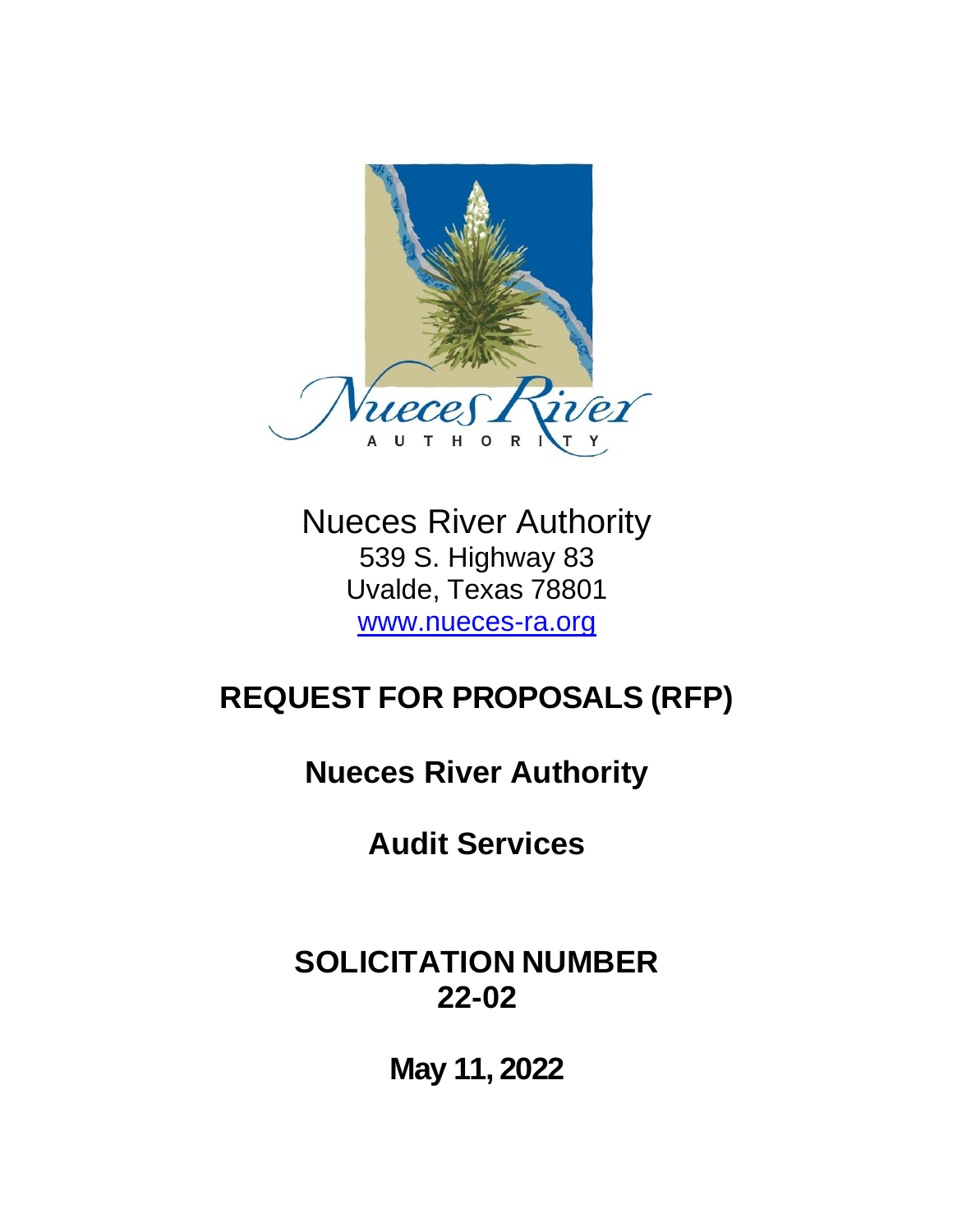## **PART I GENERAL REQUIREMENTS**

- **1. PURPOSE**: The Nueces River Authority, herein after "the Authority," seeks proposals from firms to serve as auditor. The Authority plans to select an auditor in accordance with the State Professional Procurement Act (Government Code, Chapter 2254).
- **2. SOLICITATION PACKET**: This solicitation packet is comprised of the following:

| <b>Description</b>                                                                        | <b>Index</b> |  |
|-------------------------------------------------------------------------------------------|--------------|--|
| Part I - General Requirements                                                             | Pages 1-5    |  |
| Part II - Definitions, Standard Terms and<br><b>Conditions and Insurance Requirements</b> | Pages 6-15   |  |
| Part III - Supplemental Terms and Conditions                                              | Pages 16-17  |  |
| Part IV – Scope of Work                                                                   | Pages 18-21  |  |
| Part V – Proposal Preparation Instructions and Evaluation<br>Factors                      | Pages 22-26  |  |
| Attachment A - Proposal Submittal Form and Execution                                      | Page 27      |  |
| Attachment B - Reference Sheet                                                            | Page 28      |  |
| Attachment C - Subcontractor Information Form                                             | Page 29      |  |
| Attachment D – Area for Evaluation of WW Needs                                            | Page 30      |  |
| Attachment E - Annual Financial Report                                                    | Page 31      |  |
| Attachment F – Cot Breakdown for Nueces River Authority                                   | Page 32      |  |

**3. AUTHORIZED CONTACTS:** For questions or clarification of specifications, you may contact**:**

## **John Byrum Executive Director Nueces River Authority 539 S. Highway 83 Uvalde, Texas 78801 Email: [jbyrum@nueces-ra.org](mailto:jbyrum@nueces-ra.org)**

The individuals listed above are the only authorized contacts for this solicitation. They may be contacted by e-mail for clarification of the specifications only. No authority is intended or implied that specifications may be amended, or alterations accepted, prior to solicitation opening without written approval of the Nueces River Authority through the Executive Director.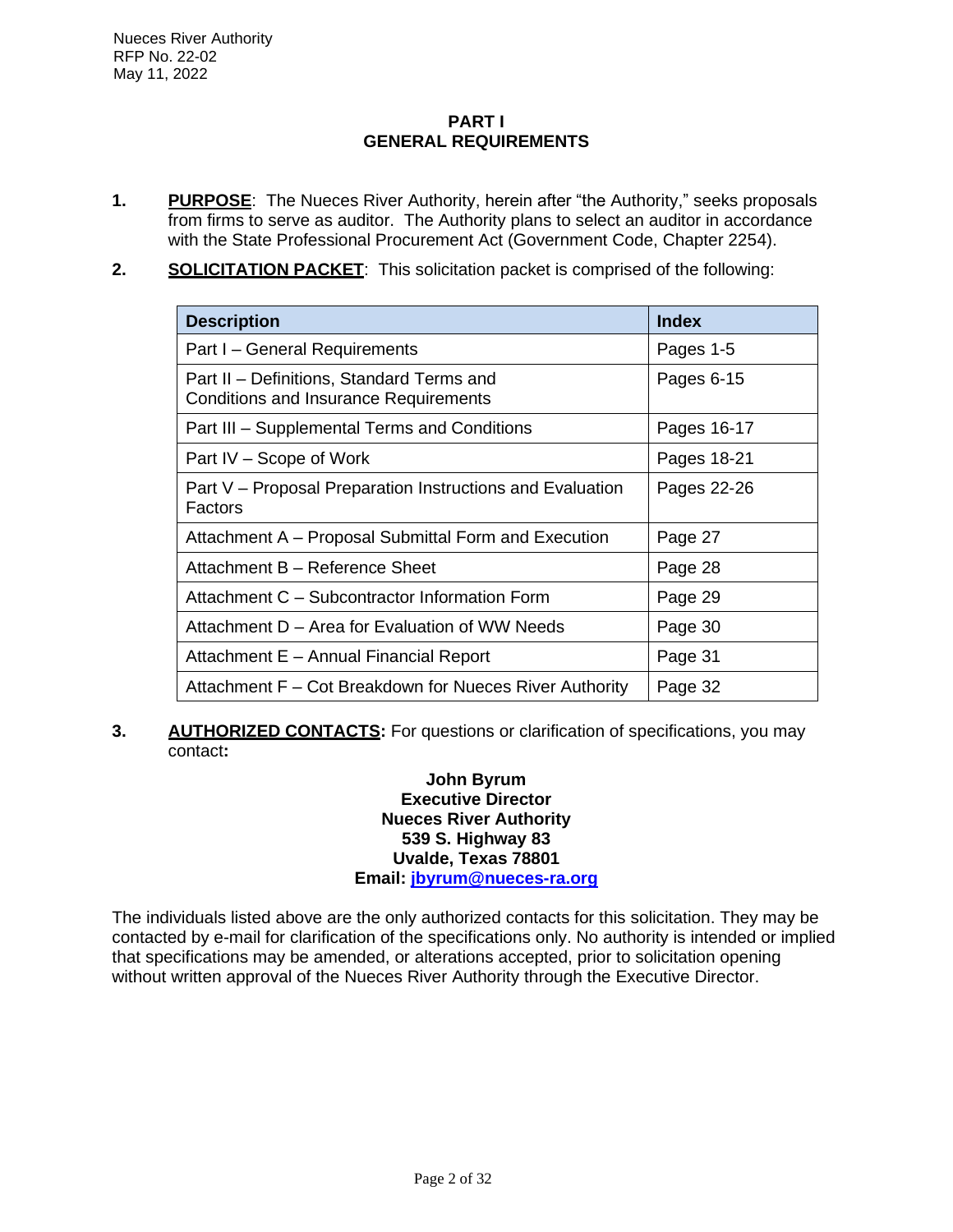**4. SCHEDULE OF EVENTS**: The Authority intends to follow the solicitation timeline below.

| <b>EVENT</b>                                | <b>DATE</b>                 |
|---------------------------------------------|-----------------------------|
| Solicitation released                       | May 11, 2022                |
| Deadline for submission of questions        | May 25, 2022 @ 5:00 PM, CST |
| Authority responses to questions or addenda | June 1, 2022 @ 5:00 PM, CST |
| Deadline for submission of responses        | June 8, 2022 @ 3:00 PM, CST |

All questions regarding the solicitation shall be submitted in writing by 5:00 PM, CST on the due date noted above. A copy of all the questions submitted and the Authority's response to the questions shall be posted on the Civcast's webpage in the form of an addendum at:

## [https://www.c](https://www./)ivcastusa.com

Questions shall be submitted in writing to the "Authorized Purchasing Contacts." The Authority reserves the right to modify these dates. Notice of date change will be posted to the Authority's website at:

[http://www.civcastusa.com](http://www.civcastusa.com/)

- **5. SOLICITATION UPDATES:** Respondents shall be responsible for monitoring the Civcast website at http://www.civcastusa.com for any updates pertaining to the solicitation described herein. Various updates may include addenda, cancellations, notifications, and any other pertinent information necessary for the submission of a correct and accurate response. The Authority will not be held responsible for any further communication beyond updating the website.
- **6. RESPONSE DUE DATE:** Signed and sealed responses are due at or before 3:00 PM, on the due date noted in PART I, Section 4 – Schedule of Events. Mail or hand deliver sealed responses to:

## **Nueces River Authority Attn: John J. Byrum II, Executive Director 539 S. Highway 83 Uvalde, Texas 78801**

- A. Sealed responses shall be clearly marked on the outside of packaging with the RFP Solicitation title, number, due date and "DO NOT OPEN."
- B. Facsimile or electronically transmitted responses are not acceptable.
- C. Responses cannot be altered or amended after opening.
- D. No response can be withdrawn after opening without written approval from the Authority for an acceptable reason.
- E. The Authority will not be bound by any oral statement or offer made contrary to the written proposal.
- F. Samples and/or copies shall be provided at the Respondent's expense and shall become the property of the Authority.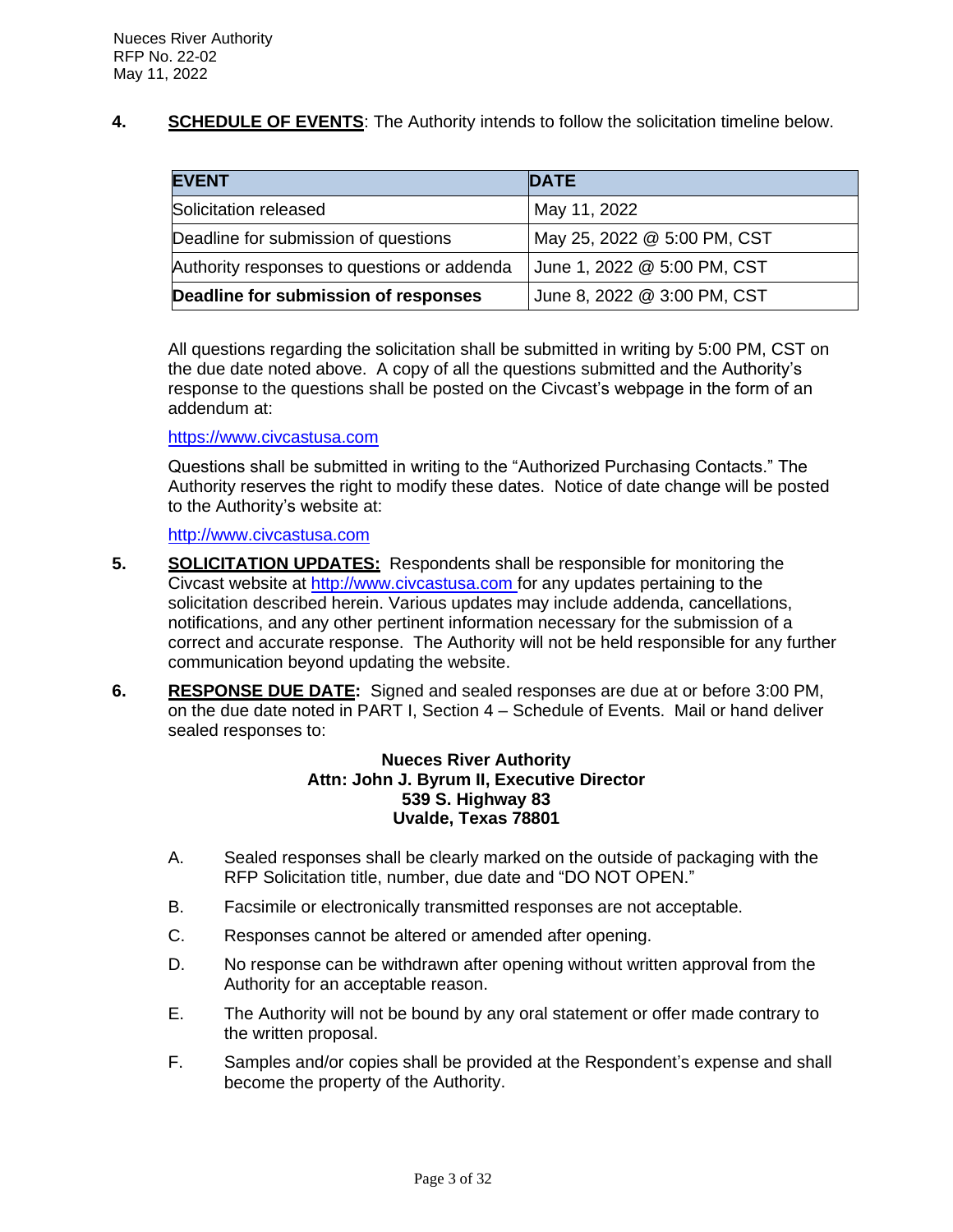- G. Receipt of all addenda to this RFP must be acknowledged, signed, and included with the proposal response.
- H. Late Proposal(s) will not be considered under any circumstances and will be returned unopened if a return address is provided.
- **7. RESPONDENT REQUIREMENTS:** The Authority makes no warranty that this checklist is a full comprehensive listing of every requirement specified in the solicitation. This list is only a tool to assist participating Respondents in compiling their final responses. Respondents are encouraged to carefully read the entire solicitation.
	- A. Respondent shall submit one (1) evident signed "Original" and two (2) identicalto-the-original electronic copies of the RFP response on a flash drive. The submittal is required to include all addenda and requested attachments. The RFP response along with samples and/or copies shall be provided at the Respondents expense and shall become the property of the Authority.
	- B. This RFP does not commit the Authority to contract for any supply or service.
	- C. Respondents are advised that the Authority will not pay for any administrative costs incurred in response of preparation to this RFP; all costs associated with responding to this RFP will be solely at the interested parties' expense. Not responding to this RFP does not preclude participation in any future RFP/RFQ/IFB.

#### D. **For your RFP submittal to be considered responsive, the attachments identified below shall be submitted with your proposal.**

- o **Addenda:** Addenda may be posted to this solicitation. Respondents are required to submit signed addenda with their sealed response. The Respondent shall be responsible for monitoring the Civcast's website at http://www.civcastusa.com for any updates pertaining to the solicitation.
- o **Attachment A: PROPOSAL SUBMITTAL FORM AND EXECUTION:**  Failure to complete, sign, and return the proposal submittal form and execution with your offer by the deadline **will** result in the disqualification of your proposal.
- o **Attachment B: REFERENCE SHEET:** Provide the names, addresses, telephone numbers and **e-mails** of at least three (3) valid Municipal, River Authority, or Government agencies or firms of comparable size that have utilized services that are similar in type and capacity within the last two (2) years. Nueces River Authority references are not applicable. References may be checked prior to award. If references cannot be confirmed or if any negative responses are received, it may result in the disqualification of submittal.
- o **Attachment C: SUBCONTRACTOR INFORMATION FORM:** Provide a signed copy of the Subcontractor Information Form with your response.
- **8. CONFIDENTIALITY OF CONTENT:** As stated in Part II Section 2. of Authority Definitions, Standard Terms and Conditions, all documents submitted in response to a solicitation shall be subject to the Texas Public Information Act. Following an award, responses are subject to release as public information unless the response or specific parts of the response can be shown to be exempt from the Texas Public Information Act. Pricing is not considered to be confidential under any circumstances.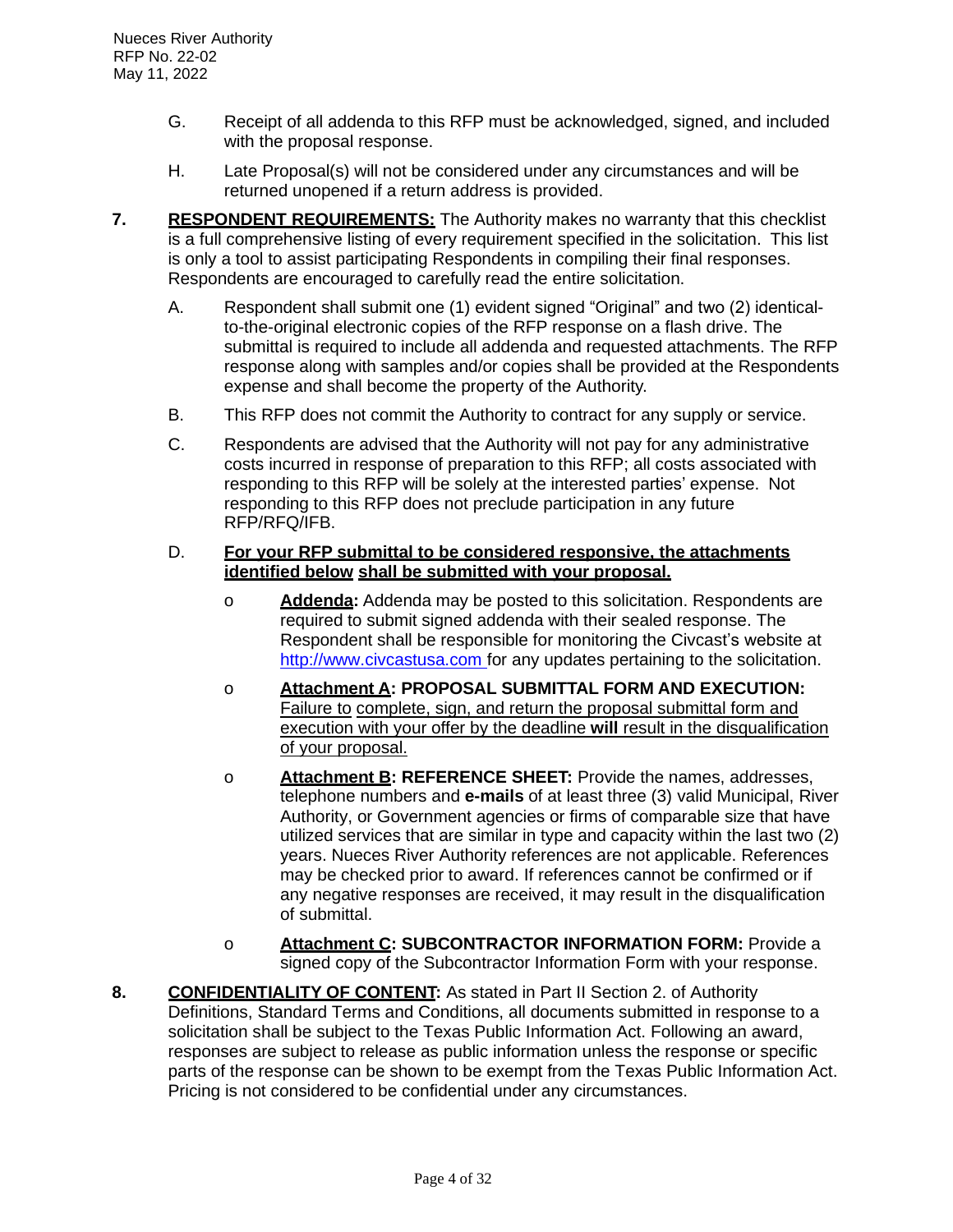- A. Information in a submittal that is legally protected as a trade secret or otherwise confidential must be clearly indicated with stamped, bold red letters stating "CONFIDENTIAL" on that section of the document. The Authority will not be responsible for any public disclosure of confidential information if it is not clearly marked as such.
- B. If a request is made under the Texas Public Information Act to inspect information designated as confidential, the Respondent shall, upon request from the Authority, furnish sufficient written reasons and information as to why the information should be protected from disclosure. The matter will then be presented to the Attorney General of Texas for final determination.
- **9. SUSPENSION OR DEBARMENT CERTIFICATION:** The provisions of the Code of Federal Regulations 2 CFR part 180 suspension and debarment may apply to this agreement. The Authority is prohibited from contracting with or making prime or subawards to parties that are suspended or debarred or whose principals are suspended or debarred from doing business with the Federal Government, State of Texas, or the Nueces River Authority.
- **10. CERTIFICATE OF INTERESTED PARTIES:** Section 2252.908 of the Texas Government Code requires the successful offeror to complete a Form 1295 "Certificate of Interested Parties" that is signed for a contract award requiring Board of Director authorization. The "Certificate of Interested Parties" form must be completed on the Texas Ethics Commission website, printed, signed, and submitted to the Authority by the authorized agent of the Business Entity with acknowledgment that disclosure is made under oath and under penalty of perjury prior to final contract execution**.** Link to Texas Ethics Commission Webpage:

http[s://www.ethics](http://www.ethics.state.tx.us/whatsnew/elf_info_form1295.htm).[state.tx.us/whatsnew/elf\\_info\\_form1295.htm](http://www.ethics.state.tx.us/whatsnew/elf_info_form1295.htm)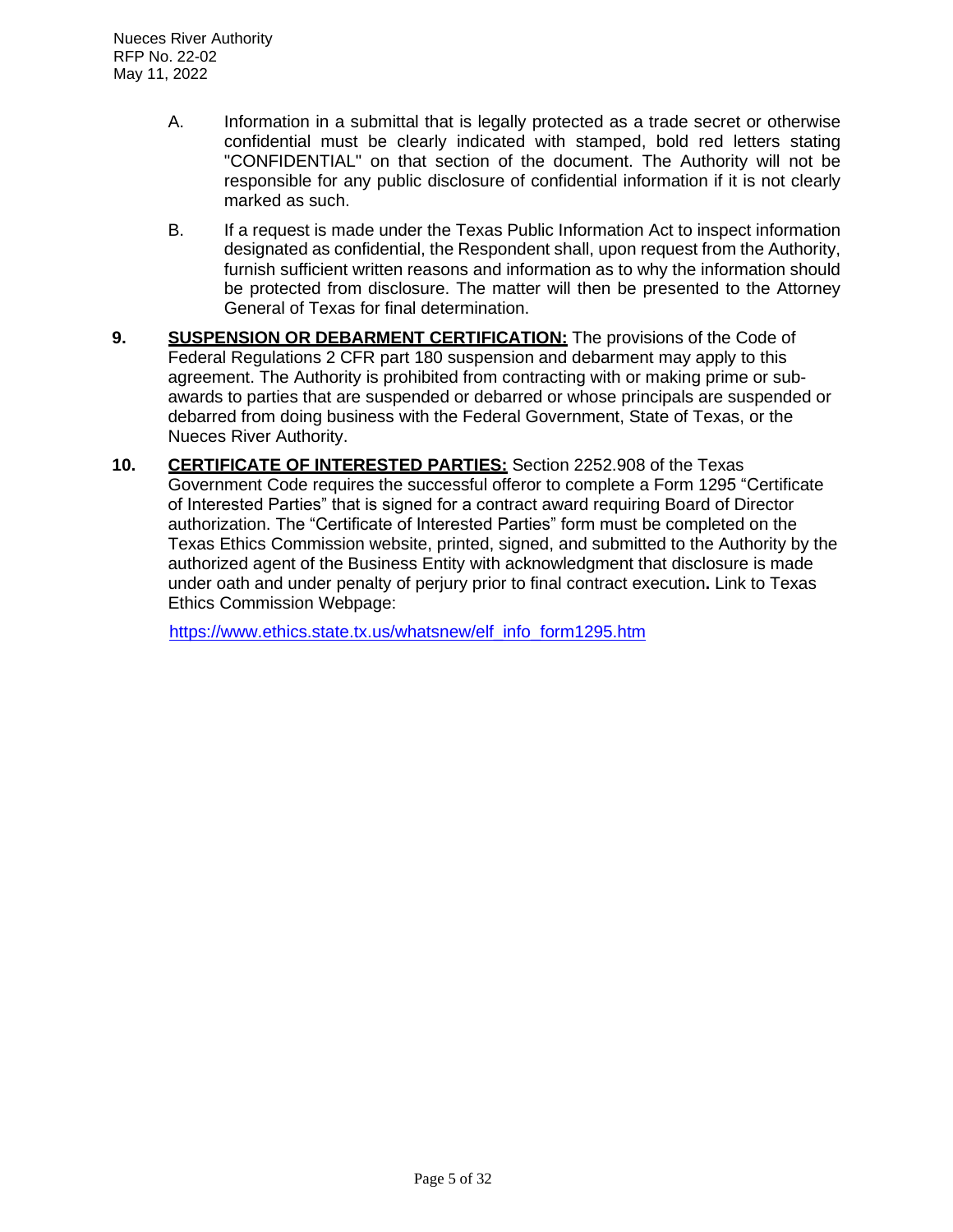## **PART II DEFINITIONS, STANDARD TERMS AND CONDITIONS, AND INSURANCE REQUIREMENTS**

**1. DEFINITIONS, STANDARD TERMS AND CONDITIONS:** By submitting a response to this solicitation, the Respondent agrees that the Authority's Definitions, Standard Terms and Conditions, in effect at the time of release of the solicitation, shall govern unless specifically provided otherwise in a separate agreement or on the face of a purchase order. Said Definitions, Terms and Conditions are subject to change without notice. It is the sole responsibility of Respondents to stay apprised of changes. The Authority's Definitions, Standard Terms and Conditions are outlined within this document.

## **2. STANDARD TERMS AND CONDITIONS**

**A. GOVERNING LAW AND VENUE:** This Contract is governed by the laws of the State of Texas without regard to its conflicts of laws. Venue for legal proceeding lies exclusively in Uvalde County, Texas.

**B. INDEPENDENT CONTRACTOR:** The Vendor shall operate hereunder as an independent contractor and not as an officer, agent, or employee of Authority. Vendor shall have exclusive control of, and the exclusive right to control, the details of its operations hereunder, and all persons performing same, and shall be solely responsible for the acts and omissions of its officers, agents, employees, contractors, subcontractors, and consultants.

**C. ASSIGNMENT:** This Contract may not be assigned in whole or in part by the Vendor without the previous written consent of the Authority, which consent may be withheld or conditioned at the Authority's sole discretion.

**D. CONFLICT OF INTEREST:** Neither the Vendor, nor any consultant, shall have other interests which conflict with the interests of Authority, specifically including, but not limited to, a connection with the sale or promotion of equipment or material which may be used on the project. The Vendor agrees to make a reasonable inquiry of all consultants concerning the existence of or potential for such conflicts. The Vendor shall comply with the provisions of Texas Local Government Code Chapter 176.

**E. SEVERABILITY:** Any provision or part of the Contract held to be void or unenforceable under any Laws or Regulations shall be deemed stricken, and all remaining provisions shall continue to be valid and binding upon Authority and Vendor, who agree that the Contract shall be reformed to replace such stricken provision or part with a valid and enforceable provision that comes as close as possible to expressing the intention of the stricken provision.

**F. MODIFICATIONS:** This contract can be modified only by written agreement of the parties.

**G. REMEDIES:** No right or remedy granted herein or reserved to the parties is exclusive of any right or remedy herein by law or equity provided or permitted; but each shall be cumulative of every right or remedy given hereunder. No covenant or condition of this contract may be waived without consent of the parties. Forbearance or indulgence by any party shall not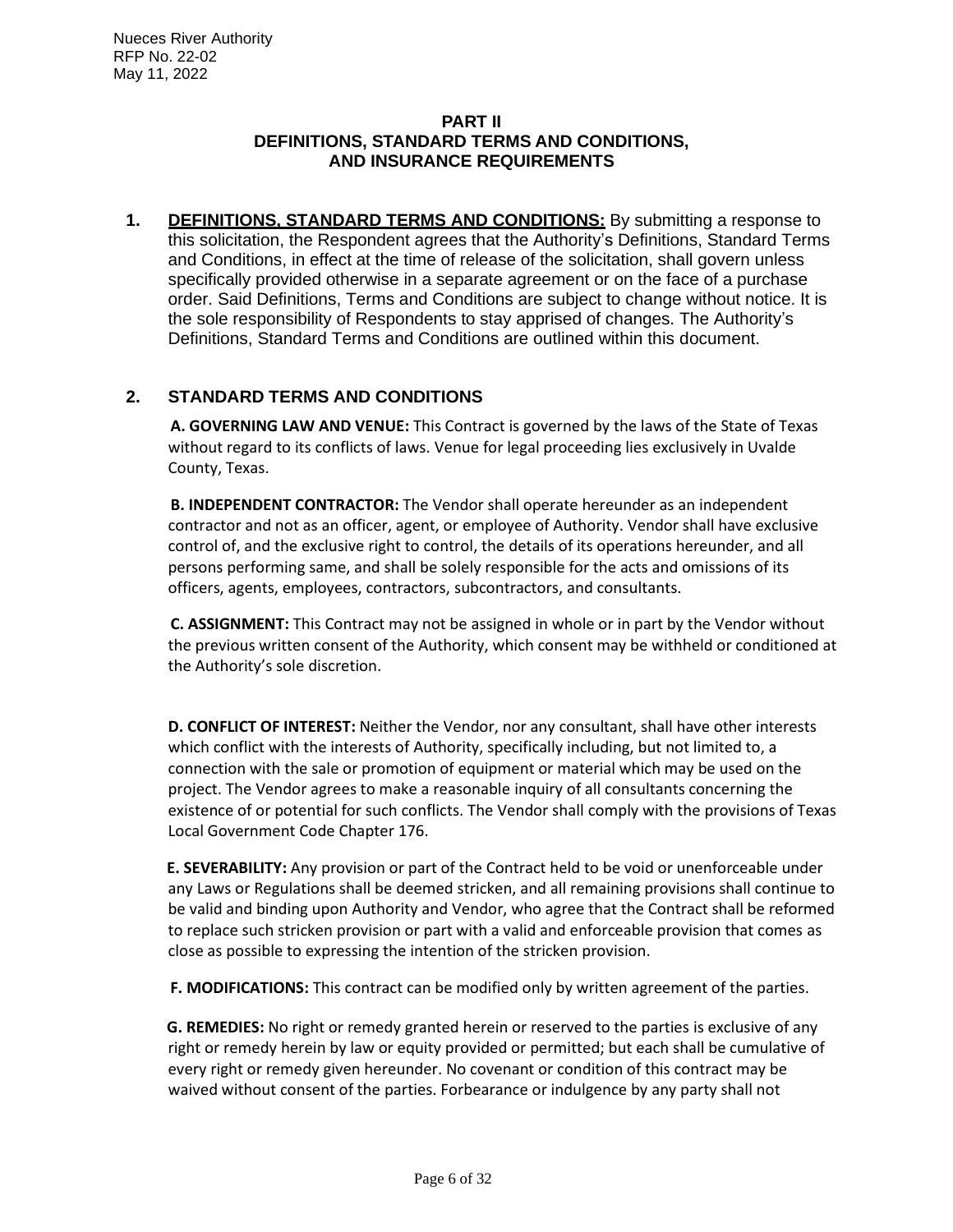Nueces River Authority RFP No. 22-02 May 11, 2022

constitute a waiver of any covenant or condition to be performed pursuant to this contract.

#### **H. INVOICE REQUIREMENTS**

a. Invoice must include, at a minimum, the following information:

- i. Authority Contract Number
- ii. Company Name and Remit to Address
- iii. Point of Contact Who Placed Order
- iv. Date of Service
- v. Service Address
- b. Invoices shall be submitted to: Nueces River Authority Finance Department 539 S. Hwy 83 Uvalde, Texas 76801

c. No payment will be made for goods ordered or services performed without a proper order authorization.

d. Payment shall not be made until the materials, goods, or services have been received, inspected, and accepted by the Authority in the quality and quantity ordered.

e. Invoices resulting from scheduled goods or services shall be received no less than thirty (30) days apart.

f. When applicable, invoices shall be compiled per the purchase order number in a thirty (30) day cycle.

g. At no time shall an invoice reflect multiple purchase order numbers. Such invoice(s) will be considered incorrect and will not be processed until corrected.

#### h. The Authority will:

i. Not accept an incorrect invoice.

ii. Incur no penalty for late payment if payment is made in thirty (30) days or less from receipt of goods/services and/or a correct/accurate invoice, whichever is later in accordance with the Texas Prompt Payment Act.

iii. Dismiss invoices lacking an authorized Purchase Order number and/or Service Agreement number, as such invoice will be considered as incorrect. iv. Not accept invoices from a Vendor who does not have current Vendor Information Form and insurance certificates on file with the Authority.

**I. PAYMENT TERMS:** All payment terms shall be Net 30, and payments shall be made on approved invoices in accordance with Texas Government Code Chapter 2251.

**J. TAXES:** The Authority generally qualifies as a tax-exempt agency as defined by the statutes of the State of Texas and is usually not subject to any city or state sales or use taxes. Vendor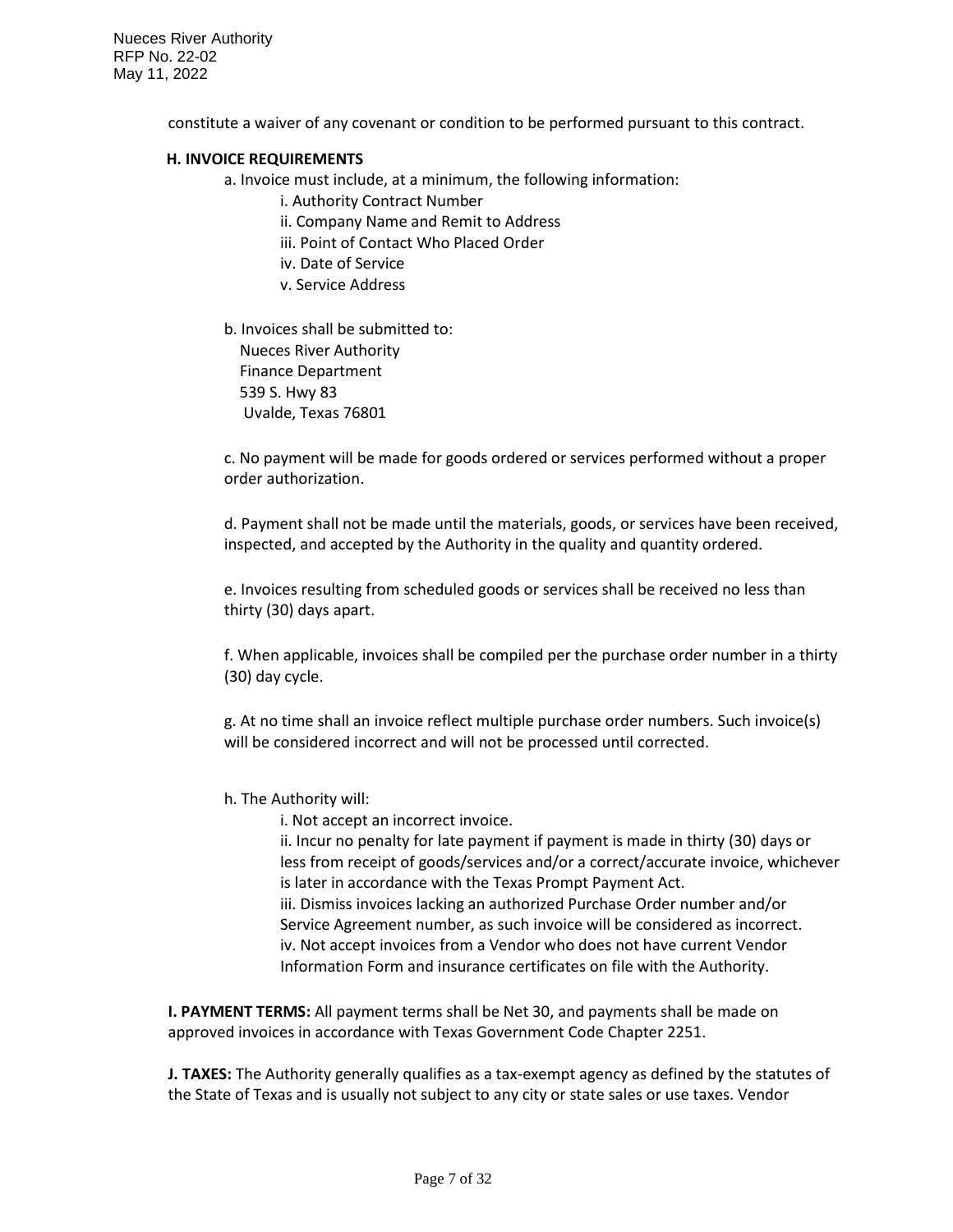assumes responsibility for including any applicable sales taxes in the bid price. Vendor affirms that the Bid Price includes all applicable sales and/or use taxes. Further, Vendor shall include on each invoice submitted hereunder (i) the amount of any applicable sales and/or use tax and (ii) a statement on said invoice verifying that the amount submitted for payment includes the stated and applicable sales and/or use tax. Vendor hereby agrees to provide the Owner copies of any audits by the State of Texas Comptroller of Vendor's payment of sales taxes applicable to transactions under this Contract. Further, Vendor, in consideration of the rights, duties and obligations contained herein, hereby waives confidentiality of audits conducted by the State of Texas Comptroller pertaining to transactions under this Contract and authorizes the State of Texas Comptroller, upon request of the Owner, to release to the Owner copies of Vendor's audits pertaining to transactions under this Contract. IN ADDITION TO OTHER INDEMNITIES CONTAINED HEREIN, VENDOR SHALL INDEMNIFY, RELEASE AND HOLD HARMLESS THE OWNER FROM ALL COST, LOSS OR EXPENSE ARISING FROM VENDOR'S FAILURE TO (I) INCLUDE THE SALES AND/OR USE TAXES IN THE STATED BID PRICE, (II) SEPARATELY STATE THE SALES AND/OR USE TAXES ON INVOICES, AND/OR (III) PROVIDE WRITTEN VERIFICATION ON INVOICES THAT THE SALES TAX IS INCLUDED IN THE BID PRICE.

K. FUNDING: The Authority's fiscal year starts on September 1st and ends on August 31<sup>st</sup>. Vendor recognizes that the continuation of any contract after the close of any given fiscal year will be subject to the Authority approval. Should the funding not be approved, this contract will terminate and become null and void.

**L. VENDOR TO PACKAGE GOODS:** This section does not apply to this project.

#### **M. SERVICE LOCATIONS:** Varies

**N. TITLE AND RISK OF LOSS:** The title and risk of loss of goods shall not pass to the Authority until the Authority actually receives and takes possession of the goods at the point(s) of delivery, and after inspection and acceptance of goods.

**O. FORCE MAJEURE:** Vendor shall not be liable for delay in delivery or performance when such delay is due to factors beyond its control, including but not limited to, explosions, governmental regulations, court orders or decrees, or acts of nature such as flood, wind, earthquake, tornado, or hurricane. If the Vendor is unable to perform any of its obligations as a result of force majeure, Vendor shall immediately give written notice to the Authority of the date of inception of the force majeure condition and the extent to which it will affect performance.

**P. RIGHT OF INSPECTION:** Authority shall have the right to inspect the goods upon delivery before accepting them. Vendor shall be responsible for all charges for the return to Vendor of any goods rejected as being nonconforming under the specifications.

**Q. RIGHT TO AUDIT:** Vendor agrees that the Authority shall, until the expiration of three (3) years after final payment under this Contract, have access to and the right to examine any directly pertinent books, documents, papers, and records of the Vendor involving transactions relating to this Contract. Vendor agrees that the Authority shall have access, during normal working hours, to all necessary vendor facilities, and shall be provided adequate and appropriate workspace, in order to conduct audits in compliance with the provisions of this section. The Authority shall give Vendor reasonable advance notice of intended audits.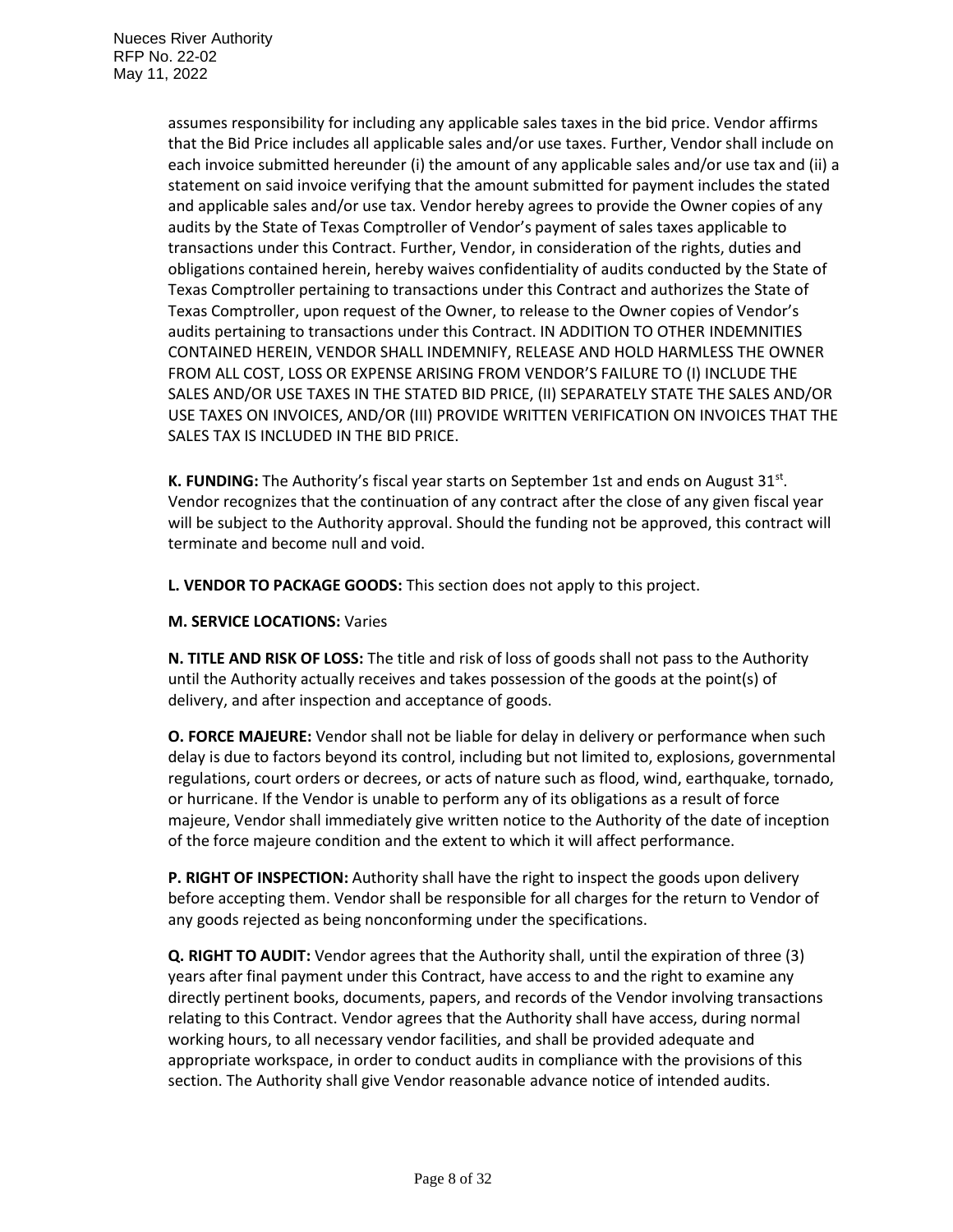**R. WARRANTY SERVICE CLAUSE:** Under the terms of the warranties which arise from these Contract Documents and/or by the terms of any applicable special warranties required by the Contract Documents if any of the work in accordance with this Contract is found to not be in accordance with the requirements of the Contract Documents, the Vendor shall correct such work promptly after receipt of written notice from the Authority or the architect, engineer or other. This obligation shall survive acceptance of the work under the Contract and termination of the Contract. In order to facilitate a prompt response, Vendor agrees to provide for warranty service to the extent practical, from local businesses, including goods and services, when such goods and services are comparable in availability, quality and price. If Vendor fails within a reasonable time after written notice to correct defective work or to remove and replace rejected work, or if Vendor fails to perform the work in accordance with the Contract Documents, or if Vendor fails to comply with any provision in the Contract Documents, either the Authority or its designee may, after seven (7) days written notice to Vendor, correct and remedy any such deficiency at the Vendor's expense.

**S. OWNERSHIP OF WORK PRODUCT:** Vendor agrees that any and all analyses, evaluations, reports, memoranda, letters, ideas, processes, methods, programs, and manuals that were developed, prepared, conceived, made, or suggested by the Vendor for the Authority pursuant to a Work Order, including all such developments as are originated or conceived during the term of the Contract and that are completed or reduced to writing thereafter are Work Product (the "Work Product") and Vendor acknowledges that such Work Product may be considered "work(s) made for hire" and will be and remain the exclusive property of the Authority. To the extent that the Work Product, under applicable law, may not be considered work(s) made for hire, Vendor hereby agrees that this Contract effectively transfers, grants, conveys, and assigns exclusively to the Authority, all rights, title, and ownership interests, including copyright, which Vendor may have in any Work Product or any tangible media embodying such Work Product, without the necessity of any further consideration, and the Authority shall be entitled to obtain and hold in its own name, all Intellectual Property rights in and to the Work Product. Vendor for itself and on behalf of its vendors hereby waives any property interest in such Work Product.

**T. INDEMNIFICATION:** WITHOUT LIMITING IN ANY WAY ANY OTHER RIGHTS OF THE PARTIES, VENDOR FURTHER AGREES TO THE GREATEST EXTENT PERMITTED BY LAW TO INDEMNIFY AND HOLD HARMLESS THE AUTHORITY AND ITS OFFICERS, DIRECTORS, EMPLOYEES, REPRESENTATIVES, AGENTS, ATTORNEYS, CONTRACTORS, SUBCONTRACTORS AND RELATED PARTIES (THE "AUTHORITY INDEMNIFIED PARTIES") FROM AND AGAINST ALL CLAIMS, COSTS, LOSSES, DAMAGES AND EXPENSE (INCLUDING BUT NOT LIMITED TO ALL FEES AND CHARGES OF ENGINEERS, ARCHITECTS, ATTORNEYS, AND OTHER PROFESSIONALS AND ALL COURT OR ARBITRATION OR OTHER DISPUTE RESOLUTION COSTS) ARISING OUT OF OR RELATING TO THE PERFORMANCE OF THE SERVICES, BODILY INJURY, DEATH, OR DESTRUCTION OF TANGIBLE PROPERTY TO THE EXTENT CAUSED BY ANY ACT OR OMISSION OF VENDOR, ANY SUBCONTRACTOR, ANY SUPPLIER, OR ANY INDIVIDUAL OR ENTITY DIRECTLY OR INDIRECTLY EMPLOYED OR RETAINED BY ANY OF THEM, OR ANYONE FOR WHOSE ACTS THEY MAY BE LIABLE, REGARDLESS OF WHETHER SUCH CLAIM, COST, LOSS, DAMAGE OR EXPENSE IS ALLEGED TO BE CAUSED IN PART BY AN AUTHORITY INDEMNIFIED PARTY HEREUNDER, SUBJECT TO THE AUTHORITY'S DEFENSES AND LIABILITY LIMITS UNDER THE TEXAS TORT CLAIMS ACT. NOTHING HEREIN SHALL BE CONSTRUED TO REQUIRE VENDOR TO INDEMNIFY AN AUTHORITY INDEMNIFIED PARTY AGAINST A CLAIM, COST, LOSS, DAMAGE OR EXPENSE CAUSED BY THE (I)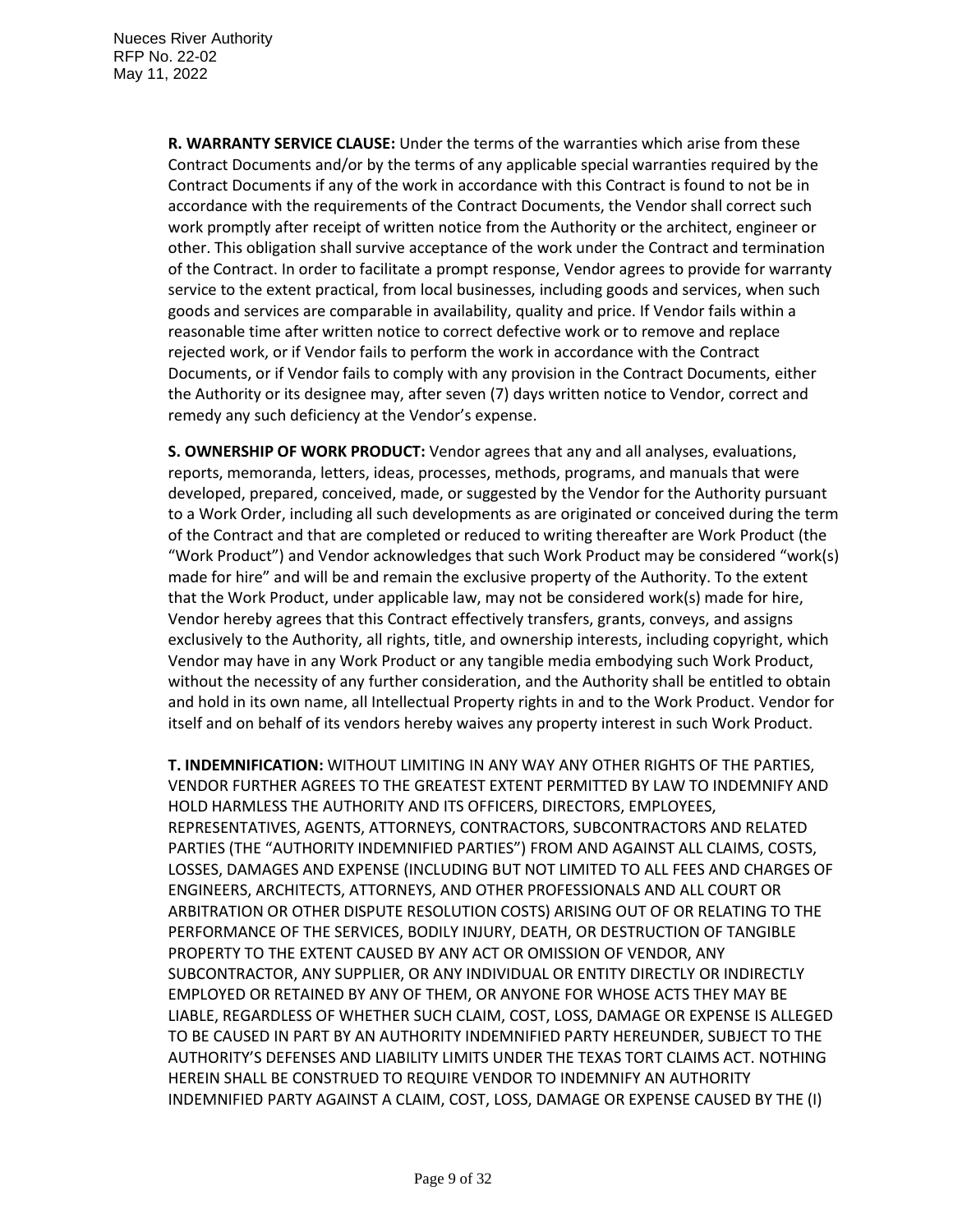NEGLIGENCE OR FAULT, (II) BREACH OR VIOLATION OF A STATUTE, ORDINANCE, GOVERNMENTAL REGULATION, STANDARD OR RULE, OR (III) THE BREACH OF CONTRACT BY AN AUTHORITY INDEMNIFIED PARTY. PROVIDED FURTHER HOWEVER, AND IN ADDITION TO THE ABOVE, VENDOR INDEMNIFIES EACH OF THE AUTHORITY INDEMNIFIED PARTIES AGAINST CLAIMS FOR THE BODILY INJURY OR DEATH OF AN EMPLOYEE OF THE VENDOR, ITS AGENTS, OR SUBCONTRACTORS OF ANY TIER EVEN IF CAUSED BY THE SOLE OR CONCURRENT NEGLIGENCE OF AN AUTHORITY INDEMNIFIED PARTY.

**U. CONTRACT TERM:** This Contract, if a contract is awarded, shall be for a period from Notice to Proceed date to August 31, 2023. The Authority shall have the option to renew for up to four (4) additional one (1) year periods. Prices bid must be valid for the first full year of the contract and any request for price adjustment for the subsequent years must be received in writing by the Authority's Executive Director no less than ninety (90) days prior to the commencement of each period. The amount of any price adjustment requested, as well as the Authority's experience with the Vendor's service for the year ending, will be used in the Authority's determination as to whether or not any price adjustment will be authorized. Failure of the Authority and Vendor to agree to any such price adjustments shall result in termination of the Contract as of the last day of the current contract year. Any such termination shall be without penalty to the Authority. Work in progress shall be completed at the previous agreed pricing.

**V. TERMINATION FOR DEFAULT:** The Authority reserves the right to terminate the Contract without prior notice in the event the Vendor defaults or breaches any of the terms and conditions of this Contract. In the event of termination, the Authority reserves the right to complete the work or services in any manner it deems desirable, including engaging the services of other parties. Any such act by the Authority shall not be deemed a waiver of any other right or remedy of Authority. If after exercising any such remedy, the cost to the Authority of the performance of the balance of the work or services is in excess of that part of the contract sum, which has not therefore been paid to the Vendor hereunder, Vendor shall be liable for and shall reimburse the Authority for such excess and liquidated damages, if any.

**W. TERMINATION WITHOUT CAUSE:** The Authority shall have the right to terminate the Contract, in whole or in part, without cause at any time upon thirty (30) days prior written notice. Upon receipt of a notice of termination, the Vendor shall promptly cease placing orders and all further work pursuant to the Contract, with such exceptions, if any, specified in the notice of termination. The Authority shall pay the Vendor, to the extent funds are appropriated or otherwise legally available for such purposes, for all goods delivered and services performed, and obligations incurred prior to the date of termination in accordance with the terms hereof, less liquidated damages, if any.

**X. NO THIRD-PARTY BENEFICIARY:** For purposes of this Contract, including its intended operation and effect, the parties to this Contract specifically agree that: (1) the Contract only affects matters/disputes between the parties to this Contract, and is in no way intended by the parties to benefit or otherwise affect any third person or entity, notwithstanding the fact that such third person or entity may be in a contractual relationship with Authority or Vendor or both; and (2) the terms of this Contract are not intended to release, either by contract or operation of law, any third person or entity from obligations owing by them to either Authority or Vendor.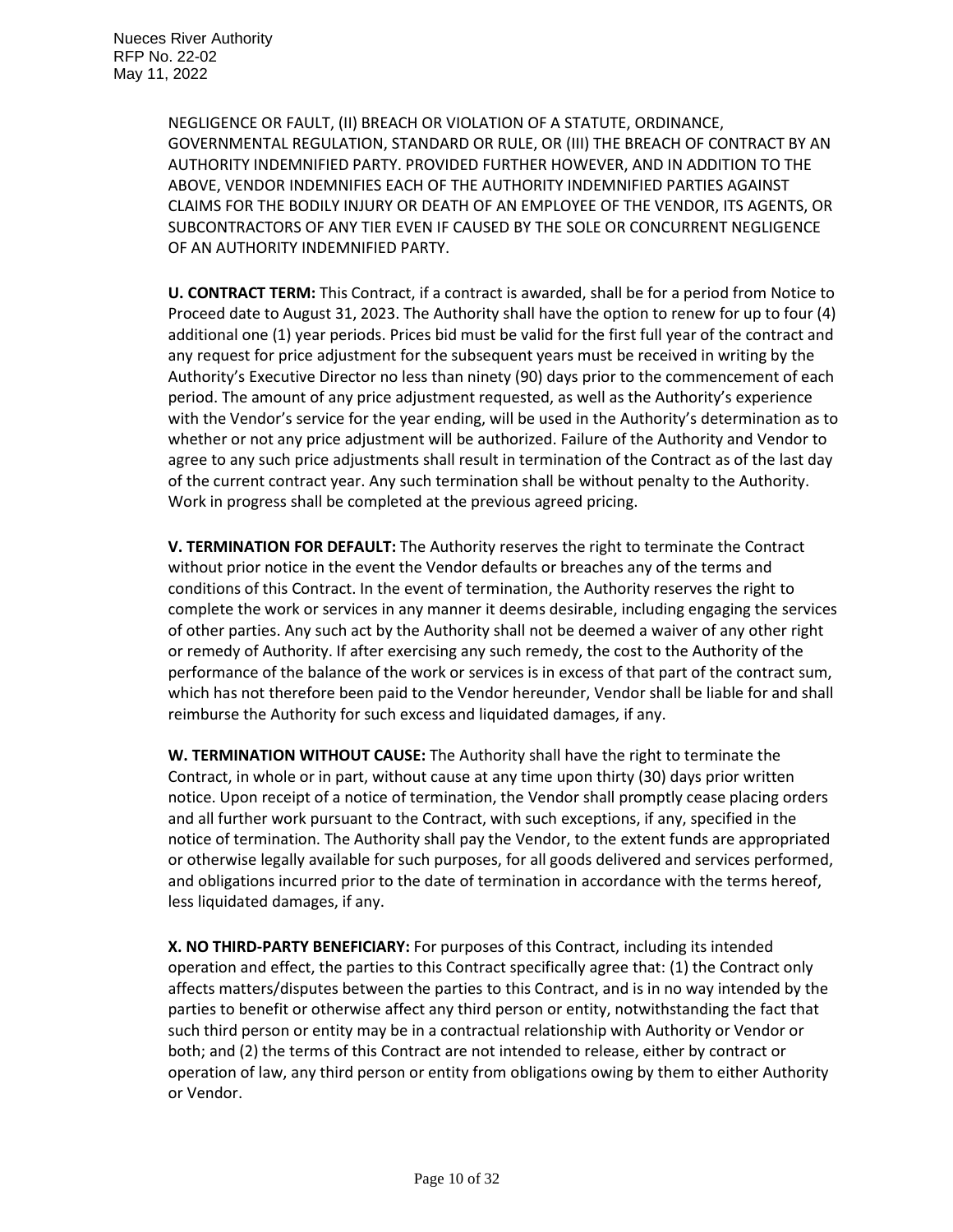**Y. BANKRUPTCY OR INSOLVENCY:** If the Vendor shall file a petition in bankruptcy, or if the same shall be adjudged bankrupt or insolvent by any Court, or if a receiver of the property of the Vendor shall be appointed in any proceeding brought by or against the bidder's creditors, or proceedings shall be commenced on or against the Vendor's operations of the premises, the Authority reserves the right to terminate this Contract immediately.

**Z. ORDER PLACEMENT:** Requests for goods and services will be on an as-needed basis by authorized Authority employees only. The Authority will supply the Vendor with the names of personnel authorized to place orders. The Authority shall place written orders or electronically via email in the form of a purchase order or Notice to Proceed which will include a purchase order number.

**AA. MISCONDUCT:** The Authority is committed to maintaining an alcohol, drug, tobacco, and firearm free workplace. Possession or use of firearms, or possession, use of, or being under the influence of alcohol or controlled substances by Vendor's employees or subcontractors' employees while in the performance of any service(s) or delivery of goods to the Authority is strictly prohibited. Violation of this requirement may constitute grounds for immediate cancellation of the Contract. The Authority reserves the sole right to determine whether this clause is violated, which may be grounds for immediate termination.

**BB. COMPLIANCE WITH LAWS:** Vendor agrees to give all notices and comply with all federal, state, and local laws, statutes, ordinances, safety codes, rules, and regulations (collectively "Laws and Regulations") in any matter bearing on the performances of the services specified herein. This contract and the rights and obligations of the parties hereto shall be interpreted, construed, and enforced in accordance with the laws of the State of Texas.

#### **CC. INSURANCE**

a. Insurance Vendor shall maintain insurance in the minimum coverage amounts set forth herein. At least two (2) weeks prior to the commencement of service and renewals thereafter during the term of agreement, the successful bidder shall furnish a completed insurance certificate to the Authority at 539 S. Hwy 83, Uvalde, Texas 78801, which shall be completed by an agent authorized to bind the name underwriter(s) to the coverages, limits, and termination provisions shown thereon, and which shall furnish and contain all required information referenced or indicated thereon. The Authority shall have no duty to pay or perform under this Contract until such certificate has been delivered to the Executive Director. The Authority reserves the right to review insurance requirements of this section during the effective period of the Contract and to adjust insurance coverages and their limits when deemed necessary and prudent by the Authority's Executive Director upon changes in statutory law, court decisions, or the claims history of the industry as well as the successful bidder.

b. Insurance companies providing insurance required by Contract Documents shall have a minimum rating of A FSC of Class VIII according to A.M. Best Company.

Coverages General Liability - \$1,000,000/per occurrence, \$2,000,000/general aggregate Auto Liability - \$1,000,000

Worker's Compensation – Statutory Limits

Except for the Workers Compensation and Professional Liability policies, the Authority will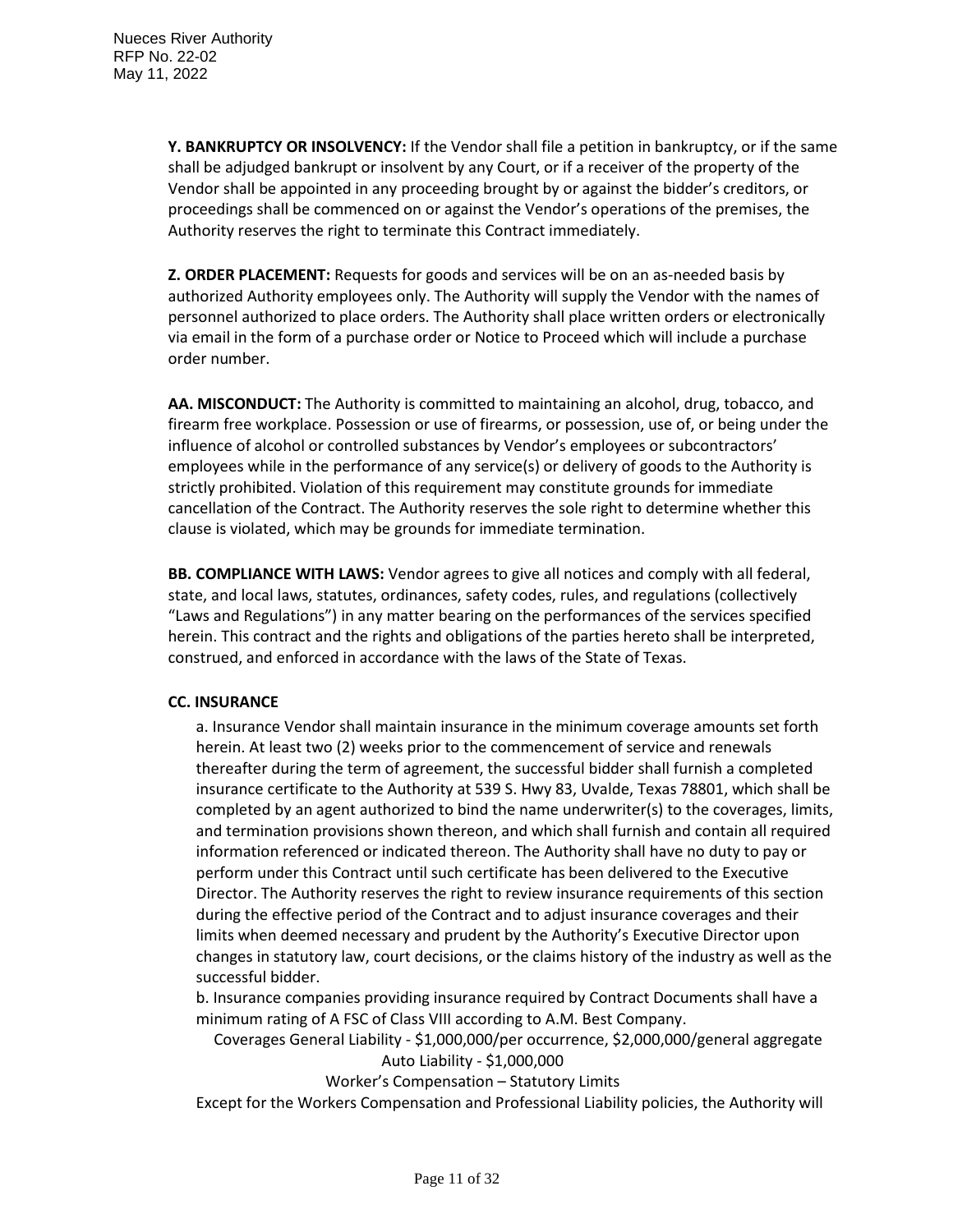be named as an additional insured on each such policy of insurance. Vendor hereby waives any and all rights of subrogation by, though, or under it against the Authority or any related party by any insurance carrier or other third person.

c. Certificates of insurance shall list Nueces River Authority as the Certificate Holder with the address 539 S. Hwy 83, Uvalde, Texas 78801. Certificates of insurance shall contain in the "Descriptions of Operations/Locations" field a Project Name or description of the Work, as specified by the Authority, and must be received no later than ten (10) days after the notice of award of contract. Certificates of insurance must specify the Contract, the start and end date, must be on a standard Accord form and must be submitted electronically. By signing this Contract or providing or causing to be provided a certificate of coverage, the person signing this Contract is representing to the Authority that all employees of the person signing this Contract who will provide services on the project will be covered by workers' compensation coverage for the duration of the project, that the coverage will be based on proper reporting of classification codes and payroll amounts, and that all coverage agreements will be filed with the appropriate insurance carrier or, in the case of a selfinsured, with the commission's Division of Self-Insurance Regulation. Providing false or misleading information may subject the bidder to administrative penalties, criminal penalties, civil penalties, or other civil actions.

d. Texas Administrative Code Title 28 Section 110.110(c)(7) requires the following language to be contained in certain building and construction bid specifications and contracts: "Workers Compensation Insurance Coverage –

1. Definitions: Certificate of coverage ("certificate") – A copy of a certificate of insurance, a certificate of authority to self-insure issued by the commission, or a coverage agreement (TWCC81, TWCC-82, TWCC-83, or TWCC-84), showing statutory workers' compensation insurance coverage for the person's or entity's employees providing services on a project for the duration of the project. Duration of the project – Includes the time from the beginning of the work on the project until the contractor's/person's work on the project has been completed and accepted by the governmental entity. Persons providing services on the project ("subcontractor" in 406.096) – Includes all persons or entities performing all or part of the services the contractor has undertaken to perform on the project, regardless of whether that person contracted directly with the contractor and regardless of whether that person has employees. This includes, without limitation, independent contractors, subcontractors, leasing companies, motor carriers, owner-operators, employees of any such entity, or employees of any entity which furnishes persons to provide services on the project. "Services" include, without limitation, providing, hauling, or delivering equipment or materials, or providing labor, transportation, or other service related to a project. "Services" does not include activities unrelated to the project, such as food/beverage vendors, office supply deliveries, and delivery of portable toilets.

e. The contractor shall provide coverage, based on proper reporting of classification codes and payroll amounts and filing of any coverage agreements, which meets the statutory requirements of Texas Labor Code, Section 401.011(44) for all employees of the contractor providing services on the project, for the duration of the project.

f. The contractor must provide a certificate of coverage to the governmental entity prior to being awarded the contract.

g. If the coverage period shown on the contractor's current certificate of coverage ends during the duration of the project, the contractor must, prior to the end of the coverage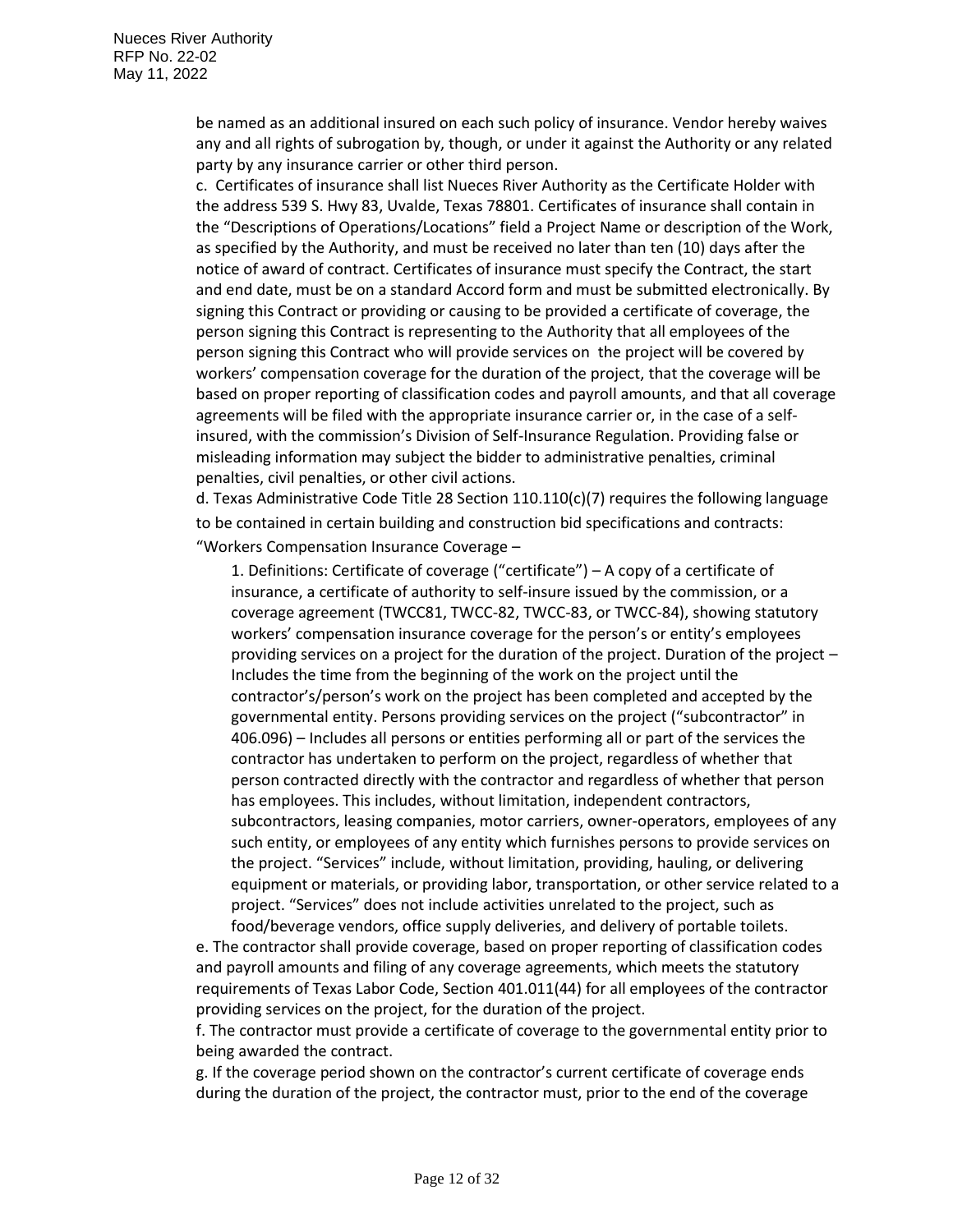period, file a new certificate of coverage with the governmental entity showing that coverage has been extended.

h. The contractor shall obtain from each person providing services on a project, and provide to the governmental entity:

(1) A certificate of coverage, prior to that person beginning work on the project, so the governmental entity will have on file certificates of coverage showing coverage for all persons providing services on the project; and

(2) No later than seven days after receipt by the contractor, a new certificate of coverage showing extension of coverage if the coverage period shown on the current certificate of coverage ends during the duration of the project.

i. The contractor shall retain all required certificates of coverage for the duration of the project and for one year thereafter.

j. The contractor shall notify the governmental entity in writing by certified mail or personal delivery, within 10 days after the contractor knew or should have known, of any change that materially affects the provision of coverage of any person providing services on the project. k. The contractor shall post on each project site a notice, in the text, form and manner prescribed by the Texas Workers' Compensation Commission, informing all persons providing services on the project that they are required to be covered, and stating how a person may verify coverage and report lack of coverage.

l. The contractor shall contractually require each person with whom it contracts to provide services on a project, to:

(1) Provide coverage, based on proper reporting of classification codes and payroll amounts and filing of any coverage agreements, which meets the statutory requirements of Texas Labor Code, Section 401.011(44) for all its employees providing services on the project, for the duration of the project;

(2) Provide to the contractor, prior to that person beginning work on the project, a certificate of coverage showing that coverage is being provided for all employees of the person providing services on the project, for the duration of the project;

(3) Provide the contractor, prior to the end of the coverage period, a new certificate of coverage showing extension of coverage if the coverage period shown on the current certificate of coverage ends during the duration of the project;

(4) Obtain from each other person with whom it contracts, and provide to the contractor:

(a) A certificate of coverage, prior to the other person beginning work on the project; and

(b) A new certificate of coverage showing extension of coverage, prior to the end of the coverage period if the coverage period shown on the current certificate of coverage ends during the duration of the project;

(5) Retain all required certificates of coverage on file for the duration of the project and for one year thereafter;

(6) Notify the governmental entity in writing by certified mail or personal delivery, within 10 days after the person knew or should have known, of any change that materially affects the provision of coverage of any person providing services on the project; and

(7) Contractually require each person with whom it contracts, to perform as required by paragraphs (1) - (7), with the certificates of coverage to be provided to the person for whom they are providing services.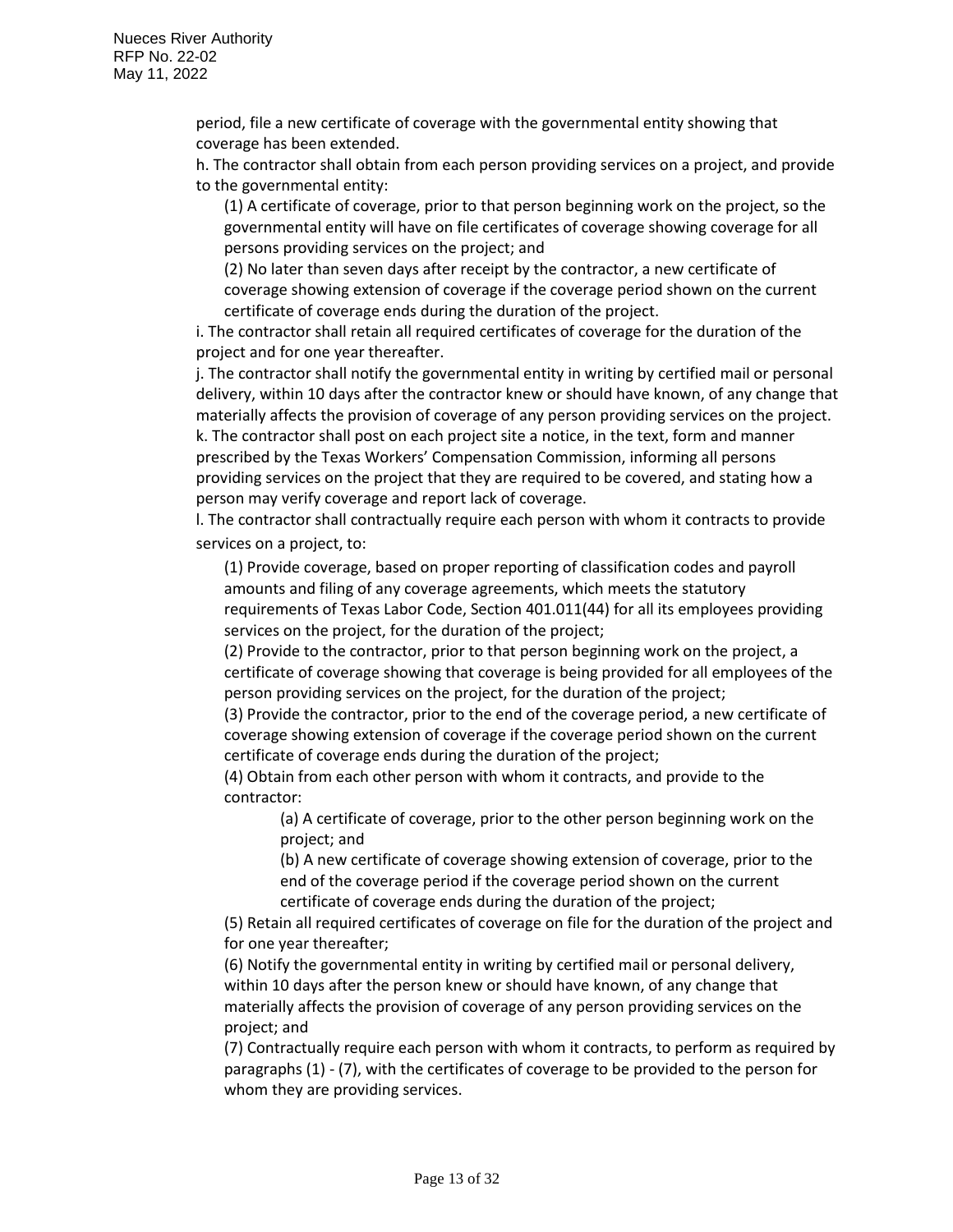m. By signing this contract or providing or causing to be provided a certificate of coverage, the contractor is representing to the governmental entity that all employees of the contractor who will provide services on the project will be covered by workers' compensation coverage for the duration of the project, that the coverage will be based on proper reporting of classification codes and payroll amounts, and that all coverage agreements will be filed with the appropriate insurance carrier or, in the case of a selfinsured, with the commission's Division of Self-Insurance Regulation. Providing false or misleading information may subject the contractor to administrative penalties, criminal penalties, civil penalties, or other civil actions.

n. The contractor's failure to comply with any of these provisions is a breach of contract by the contractor which entitles the governmental entity to declare the contract void if the contractor does not remedy the breach within ten days after receipt of notice of breach from the governmental entity."

**DD. BACKGROUND CHECK:** In addition, upon request of the Authority, Vendor shall perform background checks on all employees responsible for performing work related to this project. Background checks shall be at the expense of the Authority and shall be performed by a qualified vendor approved by the Authority. In the event a background check discloses information that the Authority, at its sole discretion, deems unsatisfactory, Vendor agrees to immediately cease using said employee or subcontractor on work related to this project.

**EE. STANDARD OF PERFORMANCE:** Vendor agrees to provide the services in a good, professional, and workmanlike manner, recognizing that time is of the essence to the services. Vendor agrees to file all necessary registrations and reports with all applicable regulatory authorities which may be required in the course of providing services. Vendor further agrees to provide services in a manner which complies with all applicable Laws and Regulations. The Authority agrees to cooperate with Vendor by providing information in its possession, staff access, and such other and further resources reasonably available to it as may be necessary to facilitate the timely and proper rendition of services.

**FF. NO WAIVER OF SOVEREIGN IMMUNITY:** Nothing in this Agreement shall be deemed or construed to waive the Authority's sovereign immunity or otherwise invalidate its immunity from suit and/or liability.

**GG. CONFLICTS:** In the event of a conflict between these Nueces River Authority Standard Terms and Conditions, and the terms of any Vendor issued terms, conditions, purchase orders, scope of work, or other vendor issued documents, the terms of this Nueces River Authority Standard Terms

## **3. INSURANCE:**

A. Auditor must not commence work under this agreement until all required insurance has been obtained and such insurance has been approved by the Authority. Auditor must not allow any subcontractor to commence work until all similar insurance required of any subcontractor has been obtained.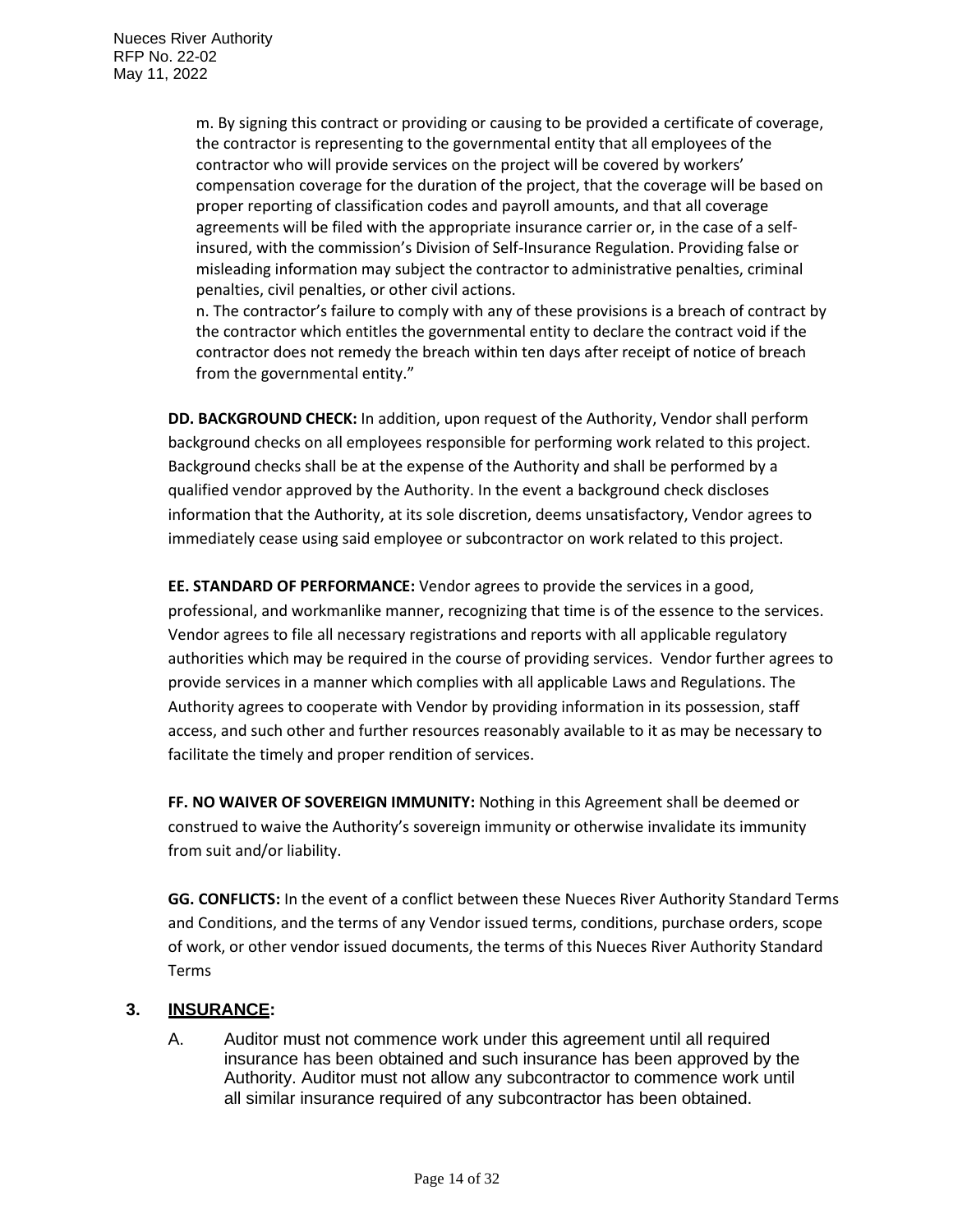- B. A 30-written day notice of cancellation is required on all certificates or by applicable policy endorsements.
	- 1. In the event of an occurrence of any kind related to this agreement, Auditor must furnish the Authority with copies of all reports of any the occurrence within 10 days of occurrence.
	- 2. It is agreed that Auditor's insurance shall be deemed primary and noncontributory with respect to any insurance or self-insurance carried by the Authority for liability arising out of operations under this agreement.
	- 3. It is understood and agreed that the insurance required is in addition to and separate from any other obligation contained in this agreement.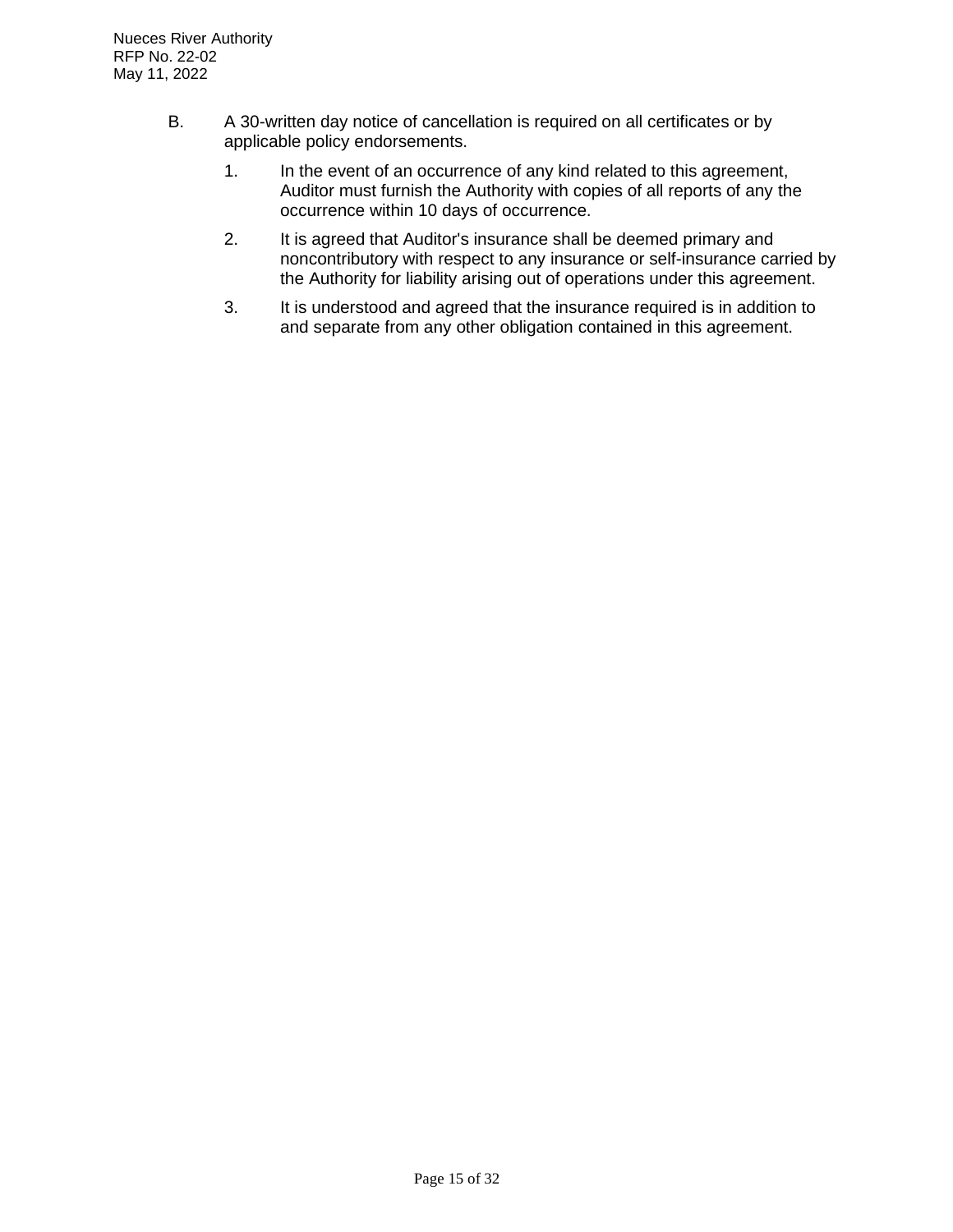#### **PART III SUPPLEMENTAL TERMS AND CONDITIONS**

- **1. AGREEMENT TERM**: The terms of the awarded agreement shall include but not be limited to the following:
	- A. The term of the Agreement shall begin from date of award and shall remain in full force until the project is complete.
	- B. Upon expiration of the contract term, the auditor agrees to hold over under the terms and conditions of this agreement for such a period as is reasonably necessary for any warranty issues for the completed project.
	- C. The contract term may be renewed for up to (4) four renewal periods upon mutual agreement of the Authority and the Auditor.
- **2. RESPONDENT QUALIFICATIONS**: The Authority has established the following minimum qualifications. Respondents who do not meet the minimum qualifications will not be considered for award. The Respondent shall:
	- A. Be firms, corporations, individuals, or partnerships normally engaged in providing auditing services as specified herein and have adequate organization, facilities, equipment, financial capability, and personnel to ensure prompt and efficient service to the Authority.
	- B. Be domiciled in or have a home office inside the United States. Respondents domiciled outside the United States, or not having a home office inside the United States will not be included for consideration in this RFP process.
- **3. SUBCONTRACTORS**: If Subcontractors will be used, the Respondent is required to complete and submit with their bid response Attachment C: Subcontractor Information Form. The Respondent shall be fully responsible to the Authority for all acts and omissions of the Subcontractors just as the Respondent is responsible for their own acts and omissions. The Respondent shall:
	- A. Awarded Auditor is required to submit a list of all subcontractors for approval by the Authority prior to use of any subcontractors throughout the term of the contract.
	- B. Require that all deliverables, to be provided by the Subcontractor, be provided in strict accordance with the provisions, specifications, and terms of the Contract;
	- C. Require that all Subcontractors obtain and maintain, throughout the term of their agreement, primary insurance in the type and amounts specified for the Auditor, with the Authority being named as an additional insured; and
	- D. Require that the Subcontractor indemnify and hold the Authority harmless to the same extent as the Auditor is required to indemnify the Authority.
- **4. WORKFORCE**: Successful Auditor shall:
	- A. Ensure Auditor's employees perform the services in a timely, professional, and efficient manner;
	- B. Employ all personnel for work in accordance with the requirements set forth by the United States Department of Labor. The Authority reserves the right to verify citizenship or right to work in the United States.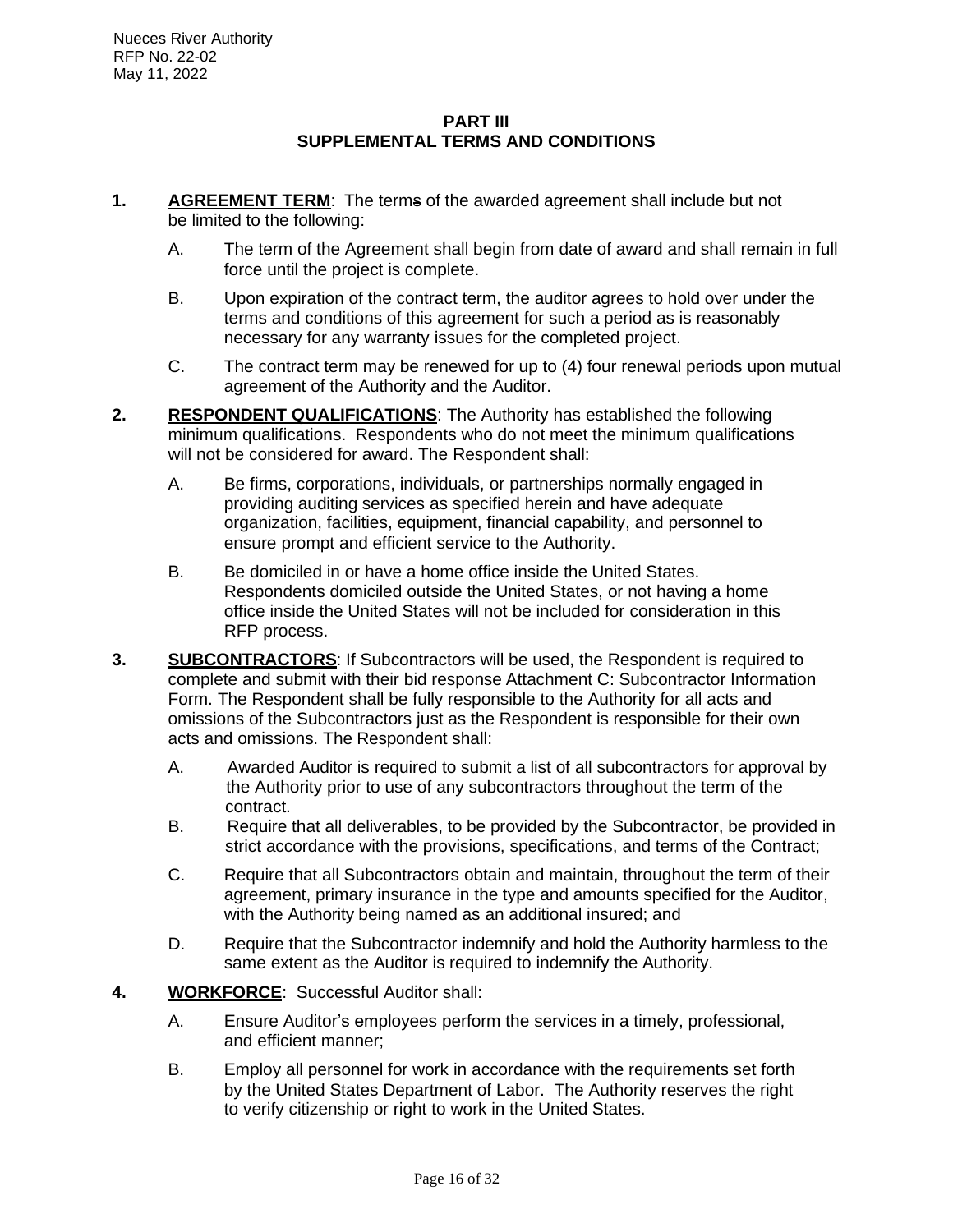- **5. PRICE INCREASE**: Contract prices for this project shall remain firm throughout the term of the contract.
- **6.** ACCEPTANCE/INSPECTION: Acceptance/inspection should not take more than five (5) working days. The awarded Auditor will be notified within the time frame if the services delivered are not in full compliance with the contract. In the event the services are not performed to the satisfaction of the Authority, the Auditor shall agree to reperform services to Contract at no additional cost to the Authority. If any agreement or purchase order is cancelled for non-acceptance, the needed services may be purchased elsewhere.
- **7. PERFORMANCE REVIEW**: The Authority reserves the right to review the awarded respondents' performance anytime during the contract term.

## **8. POINT OF CONTACT / DESIGNATED REPRESENTATIVE**:

- A. **Contractor's point of contact**: In order to maintain consistent standards of quality work performed across the Authority, the Authority shall be provided with a designated and identified point of contact upon award of the contract to include contact information. The Authority's designated representative shall be notified by the Auditor immediately should the point of contact change.
- B. The Authority's designated representative is:

**John J. Byrum II Executive Director Nueces River Authority Phone: (830) 278-6810 E-mail: [jbyrum@nueces-ra.org](mailto:jbyrum@nueces-ra.org)**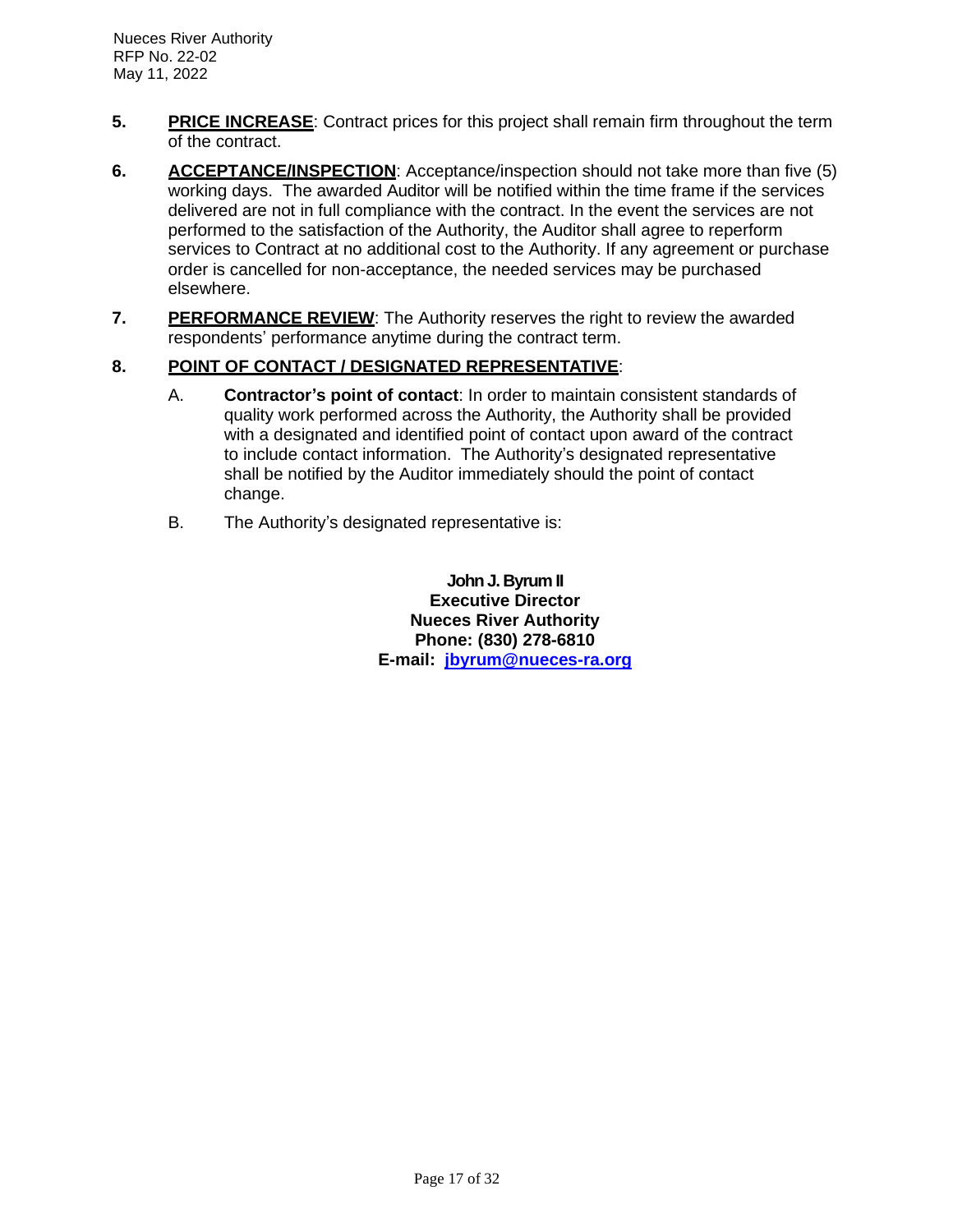## **PART IV SCOPE OF WORK**

**1. BACKGROUND:** The Nueces River Authority (NRA), Uvalde, Texas herein after "Authority," is soliciting RFPs to enter into an agreement with a qualified Individual, Firm, or Corporation, (Respondent), to provide the services detailed below as part of the Authority's annual audit and reporting requirements as required by the State of Texas.

The Authority plans to select an auditor in accordance with the State Professional Services Procurement Act (Government Code, Chapter 2254). All pricing structures and rates shall be negotiated and agreed upon in writing by both parties prior to execution.

#### **NRA Background Information**

The NRA was created by the Texas legislature in 1935 as a conservation and reclamation district under Section 59, Article XVI, Texas Constitution. Unlike typical government agencies, NRA does not tax, issue permits or regulate. No state or federal tax revenues are appropriated to NRA. Revenue is mainly from services provided via negotiated contracts.

NRA has broad authority to (1) preserve, protect, and develop water resources; (2) provide for flood control, irrigation, navigation, wastewater treatment, solid waste disposal, municipal and industrial water supply, and water-quality control; (3) develop parks and recreation facilities; (4) finance water supply, water treatment, and pollutioncontrol projects, and (5) receive state and federal grants and loans.

NRA is governed by a 21-member Board of Directors appointed for 6-year terms by the Governor of Texas. The Board appoints an Executive Director who manages the dayto-day operations of the authority. The Executive Director employs a workforce sufficient to perform the contracted work.

#### **Description of NRA and Records to be Audited**

NRA is a co-sponsor, with the City of Corpus Christi, of Choke Canyon Reservoir, a major municipal and industrial water supply of the Coastal Bend. NRA owns 20 percent of the water rights and works closely with the City to safeguard water quality and supply.

NRA contracted with Corpus Christi to finance and construct a 64" inch, 101-mile pipeline to deliver water from Lake Texana to Corpus Christi.

Since 1991, NRA has contracted with the Texas Commission on Environmental Quality to administer the Clean Rivers Program in the Nueces River Basin, and the Nueces-Rio Grande Coastal Basin. NRA conducts water quality monitoring to identify problems and concerns and manages the data.

NRA also developed and implements the EPA approved Lower Nueces River Watershed Protection Plan.

In addition to these, NRA works to strengthen the appreciation of basin water resources and the symbiotic relationship between land and water through educational programs. Staff uses a physical model of the watershed and other hands-on activities to educate thousands of students each year on how pollutants enter and contaminate rivers. The ↑2U Litter Prevention campaign, which the NRA created, promotes personal responsibility for clean rivers and beaches. NRA also developed a Remarkable Riparian field guide which educates citizens on the valuable contribution of riparian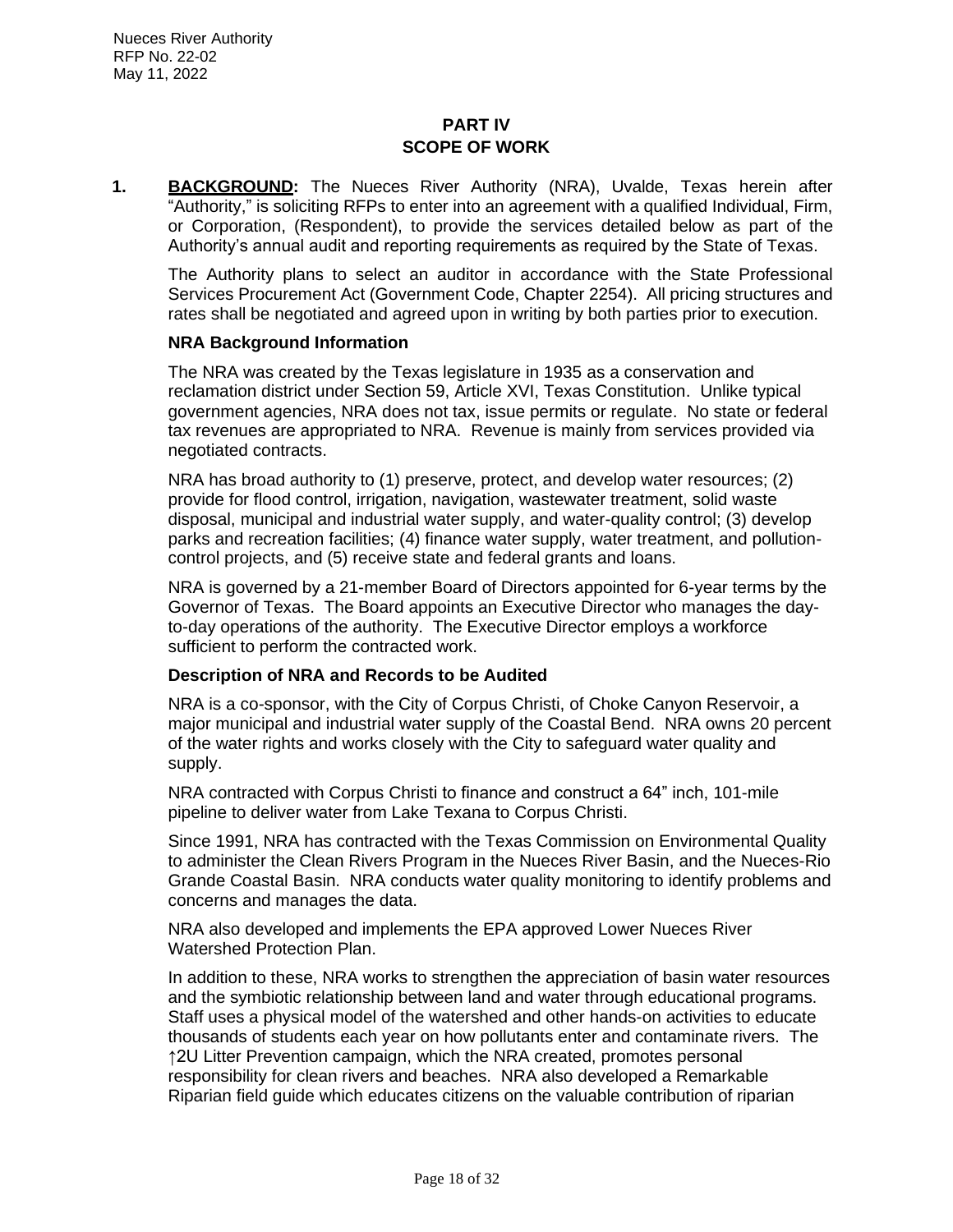vegetation of healthy creeks and rivers.

NRA owns and operates the Leakey Regional Wastewater System and has a division which contracts for operations of 5 wastewater treatment plants, and 2 water systems within the basin.

Contracts for project administration and management services to assist with funding and constructing capital improvements projects have also been a source of revenue for the Authority.

**2. SCOPE OF AUDITING SERVICES:** The specifications contained herein shall be construed as the minimum acceptable standards for the audit. All exceptions or equivalencies must be clearly labeled, fully explained, or documented, and included on a separate sheet of paper with your response. The selected respondent is responsible for the overall approach of the audit. The selected respondent will be required to work in conjunction with Authority staff throughout the audit and shall meet as requested to resolve any issues/problems that may occur.

Selected respondent shall be responsible for providing all necessary components, including but not limited to, equipment, mechanical material, electrical material, all labor, miscellaneous materials, subcontract costs and any other items required and/or necessary to provide a complete audit of the NRA.

A. Financial Policies - Review of NRA's financial policy, investment policy, and purchasing policy. The Auditor will review the policy and offer input and recommendations on any suggested revisions to the policies.

B. Audit of Financial Records - The primary focus of the work will be to examine NRA's financial records in accordance with the generally accepted accounting principles (GAAP) as defined in the accounting standards for local governments published by the Governmental Accounting Standards Board (GASB). The work will include an examination for compliance with applicable accounting standards. The auditor will be required to determine whether the financial statements of NRA fairly present its financial position and the results of its operations in accordance with the GAAP. The funds and types of the NRA are detailed in Attachment D. The Authority's accounting records are maintained within Incode Software. Accounts Payable, Accounts Receivable, Payroll, and General Ledger applications are all processed via this software, and documentation is available for all applications. The Nueces River Authority Annual Financial Report for the fiscal year ending August 31, 2021, can be downloaded via the link listed in Exhibit E.

C. Evaluation of Internal Controls - The secondary focus of the work is an evaluation of NRA's internal controls. The auditor will be required to determine whether NRA's funds are subject to control systems to provide reasonable assurance that NRA's funds are managed in compliance with applicable laws, regulations, and agreements that may have a material impact on NRA's financial statements.

D. Fieldwork – The fieldwork for the audit will take place at the NRA General Offices in Uvalde, Texas.

E. Confidentiality of Audit Information – The auditor will be required to keep information related to the audit, including its working papers and information obtained from NRA in strict confidence. Other than reports submitted to NRA, the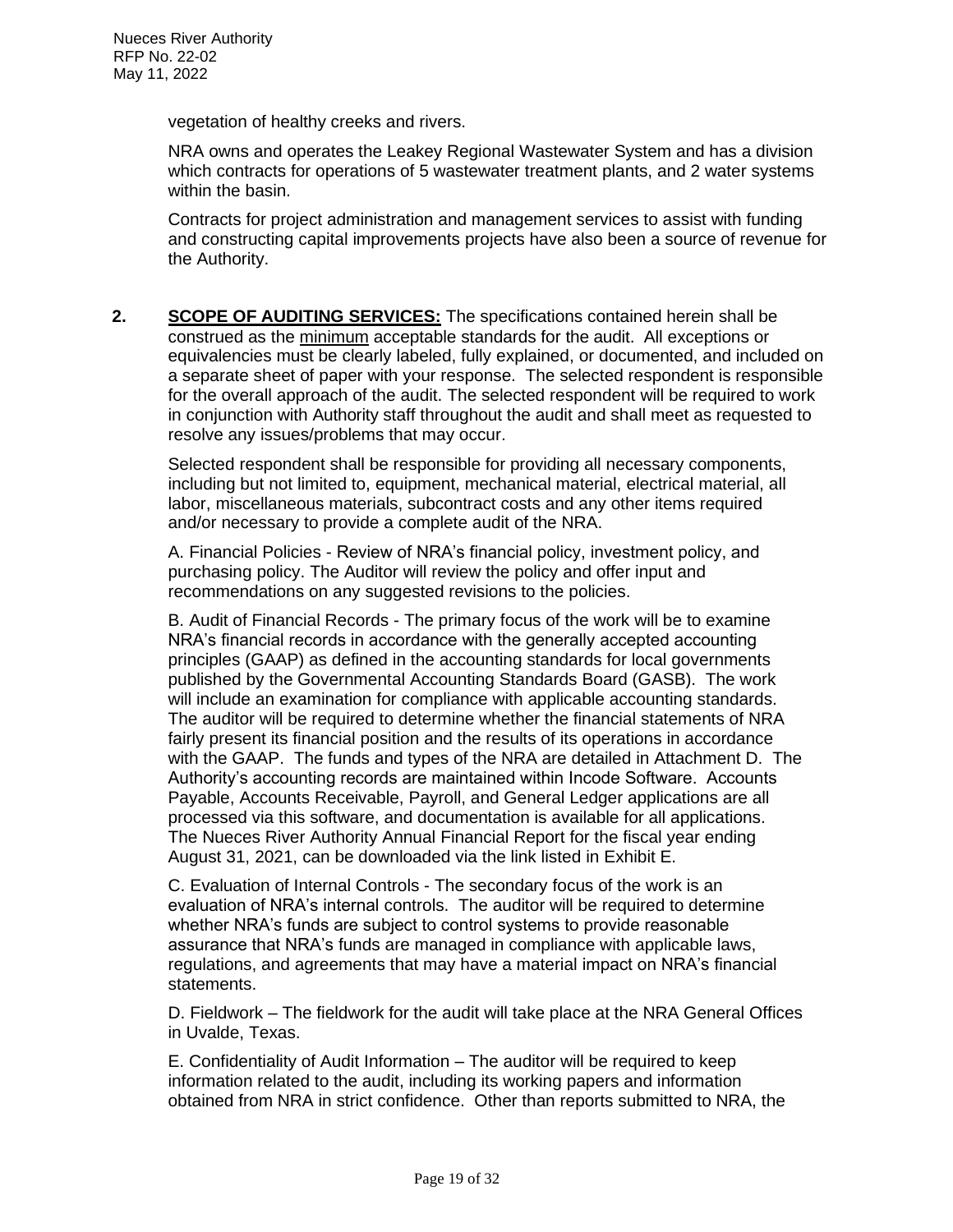auditor will be required to not publish, reproduce, or otherwise divulge such information, in whole or in part, in any manner or form, to any third party, or authorized or permit others to do so. The auditor will take all reasonable measures needed to restrict information access to the employees on its staff and NRA's staff and Board Members who must have the information on a need-to-know basis.

F. Retention of Records – The auditor will be required to retain audit reports and related working papers for a minimum of (5) years after completion of each audit. The auditor will make all audit documents available to NRA upon request by an authorized representative of NRA.

G. Deliverables – The auditor will provide monthly progress reports to the Executive Director during the audit process. The auditor will provide immediate notification to the NRA Secretary/Treasurer if evidence of fraud is found. Instances of fraud, waste, illegal acts, or indications of such, including all questioned costs, must be described in a separate written report to the NRA Board of Directors.

H. Management Letter – A management letter, if found to be necessary, should include a statement of audit findings and recommendations affecting the financial statements, internal controls, accounting systems, and any other material matters.

I. Exit Interview – The auditor will hold an exit interview with the Executive Director and the Board of Directors – Finance and Audit Committee to review the draft Audit Report and the management letter (if any).

J. Final Audit Report – Twenty-Five (25) hard and one electronic PDF copy of the final audit report and management letter (if any) will be submitted to NRA within 30 days of audit completion, but in any event, no later than 2<sup>nd</sup> Thursday in December of the year following the audit. NRA's fiscal year begins on September  $1<sup>st</sup>$  and ends on August 31<sup>st</sup> of each year. Delivery of the report by this time allows for Board of Directors Review at the December meeting each year and submission to comply with state law.

K. Presentation of Final Audit Report – The auditor will make a summary presentation of the final audit report, and the management letter (if any) to the NRA Board of Directors at the December meeting each year.

An Engagement letter detailing your proposal and budget will be required prior to the beginning of the annual audit. The budget should include an estimate of reimbursable expenses by category.

## **3. REPORTS AND INVOICING:**

- A. Auditor shall invoice monthly based on progress and development of the plan. No pre-payment shall be allowed.
- B. Auditor shall provide, at a minimum, an itemized invoice for each task and percentage complete.
- **4. DELIVERY:** All invoices and completed work should be shipped to the Authority's contact person.
- **5. OTHER SERVICES:** All details of services not specifically mentioned, which are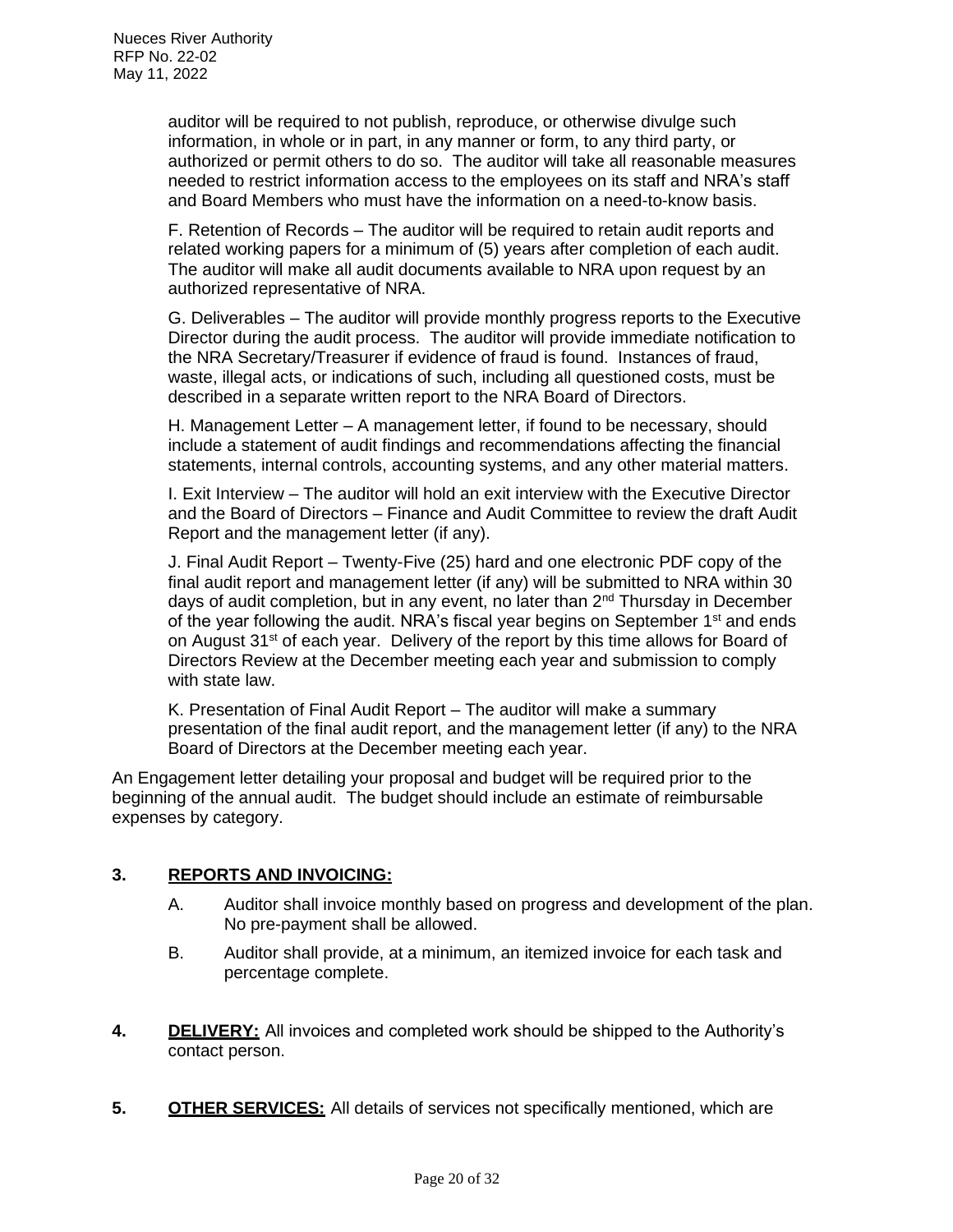regularly furnished in order to complete this type of work, will be furnished at the proposed pricing, and shall conform in quality, workmanship and service level to that provided by the practice as specified in the RFP. The Respondent's proven track record and approach towards the successful implementation of these services are critical factors in the selection process.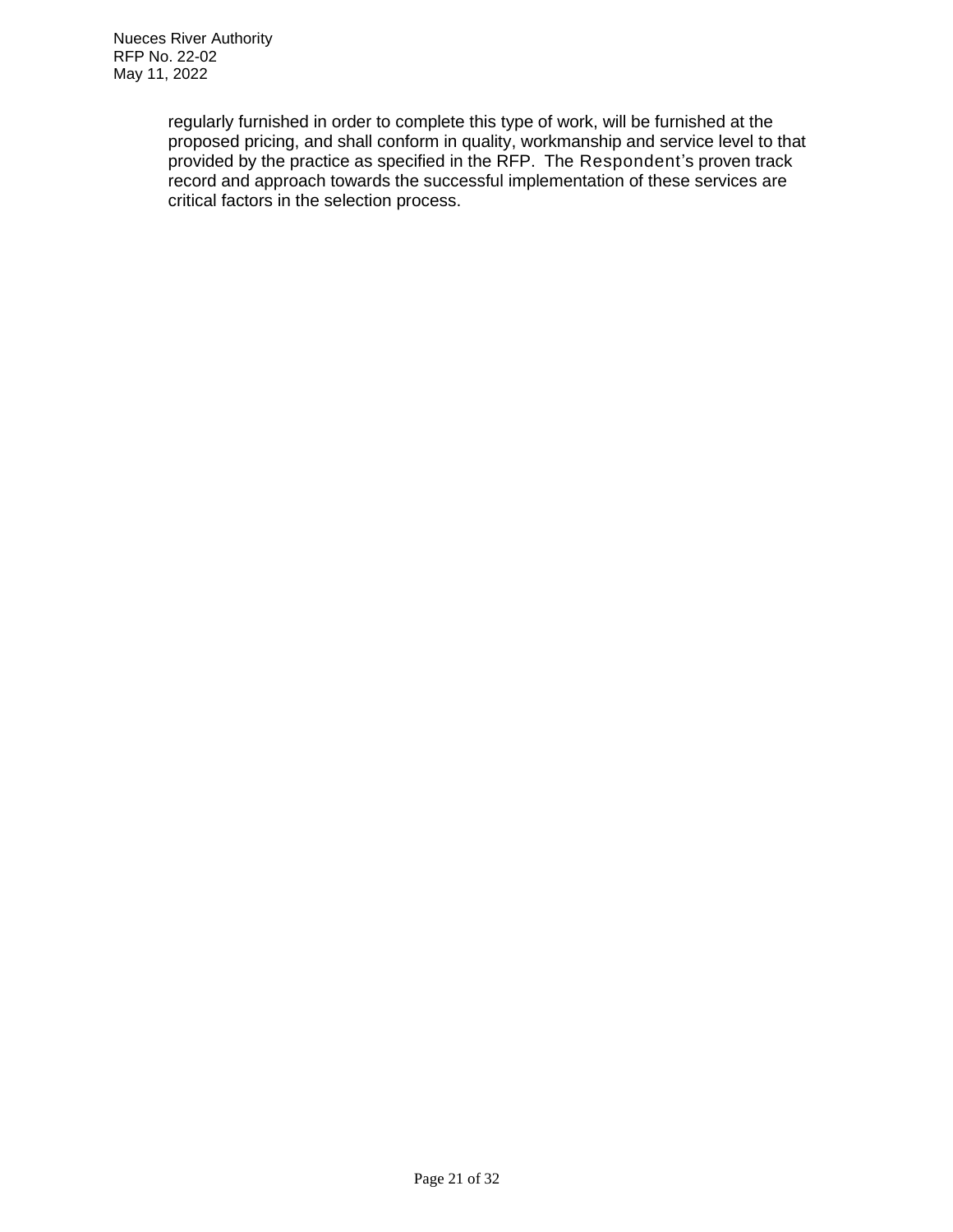## **PART V PROPOSAL PREPARATION INSTRUCTIONS AND EVALUATION FACTORS**

- **1. Proposal Acceptance Period:** All proposals are valid for a period of one hundred and twenty (120) calendar days subsequent to the RFP closing date unless a longer acceptance period is offered in the proposal.
- **2. Proprietary Information:** All material submitted to the Authority becomes public property and is subject to the Texas Open Records Act upon receipt. If a Respondent does not desire proprietary information in the proposal to be disclosed, each page must be identified and marked proprietary at time of submittal. The Authority will, to the extent allowed by law, endeavor to protect such information from disclosure. The final decision as to what information must be disclosed, however, lies with the Texas Attorney General.

**Failure to identify proprietary information will result in all unmarked sections being deemed non-proprietary and available upon public request.**

- **3. Exceptions:** Be advised that exceptions to any portion of the Solicitation may jeopardize acceptance of the Proposal.
- **4. Proposal Preparation Costs:** All costs directly or indirectly related to preparation of a response to the RFP or any oral presentation required to supplement and/or clarify a proposal, which may be required by the Authority, shall be the sole responsibility of the Respondent
- **5. Proposal Response:** Responses shall be clear and concise and shall include at a minimum: title page, transmittal letter, index or table of contents, dividers for each section and all required attachments. One page shall be interpreted as one side of a double-spaced, printed,  $8\frac{1}{2}$  X 11" sheet of paper. It is recommended that responses be submitted in ringed binders, metal spirals, or another bound format that best contains all required documentation for submission. Responses shall include the attached "Cost Break Down" form (Attachment F) returned in a separate, sealed envelope marked "RFP 22-02 Audit Services Cost Break Down NRA" with your submittal. The Authority will open only the envelope of the selected respondent that is deemed the most qualifies qualified based on the weighted criteria specific in Section 7, Evaluation Criteria. All non-selected respondents' sealed envelopes will be returned unopened via certified mail. If a satisfactory contract cannot be negotiated with the selected respondent, the Authority will formally end negotiations and attempt to negotiate with the next most highly qualified respondent. This process will be repeated until a contract is entered into or until all submittals are rejected. Once the contract has been awarded, any changes to tis-the fee schedule must be disclosed to the Authority 90 days prior to the fee changes taking effect.
- **6. Proposal Format:** Prefacing the proposal, the Respondent shall provide a transmittal letter and an Executive Summary, together, of three (3) pages or less, which gives in brief, concise terms, a summation of the proposal. The proposal itself shall include a title page, index or table of contents, dividers for each section and all required attachments and addenda to be organized in the following format by Tab and informational sequence:

## Tab 1 – Business Organization:

State full name and address of your organization and identify parent company if you are a subsidiary. Specify the branch office or other subordinate element which will perform,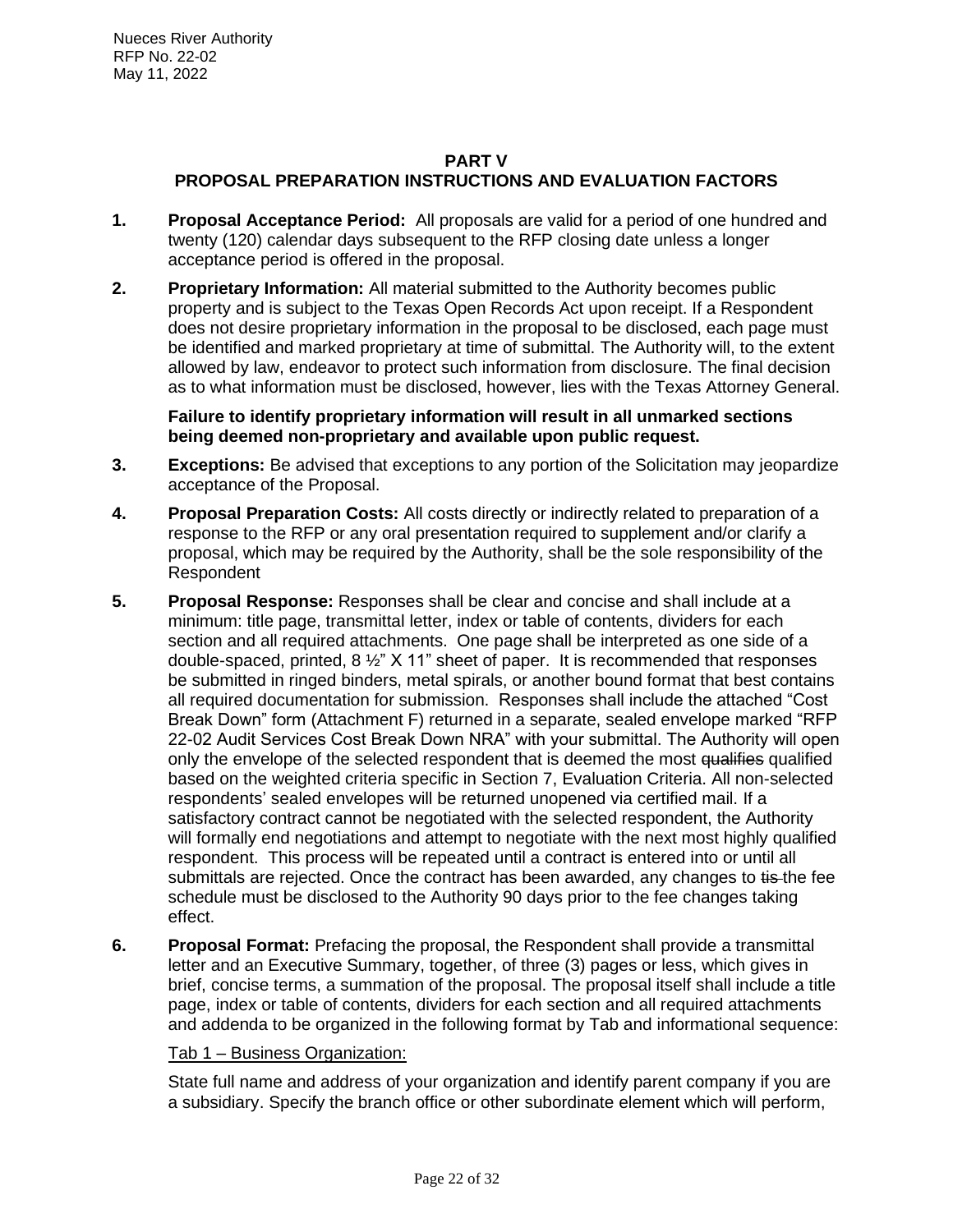or assist in performing, work herein. Indicate whether you operate as a partnership, corporation, or individual. Include the State in which incorporated or licensed to operate. (1-page limit)

## Tab 2 – System Concept and Solution:

Define in detail your understanding of the requirements presented in the Scope of Work of this RFP and your system solution. Provide all details as required in the Scope of Work and any additional information you deem necessary to evaluate your proposal. (3- page limit)

#### Tab 3 – Project Approach**:**

Describe your technical plan for accomplishing required work. Include such time-related displays, graphs, samples, procedures, or any other information related to the Scope of Work and your plan for accomplishment. The plan must include a statement of your compliance with all applicable rules and regulations of Federal, State and Local governing entities. The Respondent must state their compliance with the terms of this RFP or clearly document any exceptions.

(5-page limit)

## Tab 4 – Prior Experience:

Describe only relevant corporate experience and individual experience for personnel who will be actively engaged in the project. Do not include corporate experience unless personnel assigned to this project actively participated. Supply the project title, year, and reference name, title, present address, and phone number of principal persons for whom prior projects were accomplished.

(5-page limit)

## Tab 5 – Personnel:

Include names, qualifications, and resumes of the key professional personnel who will be assigned to the project. State the primary work that will be assigned to each person and the percentage of time each person will devote to this project. Provide experience in the resume demonstrating each person's experience in a similar project role. Provide a team organization chart within the allowed page count for this tab. (6-page limit)

#### Tab 6 – Authorized Negotiator:

Include name, address, and telephone number of the person in your organization authorized to negotiate Contract terms and render binding decisions on Contract matters.

(1-page limit)

#### Tab 7 – Attachments and Addenda:

Including:

Attachment A – Proposal Submittal Form, Execution,

Attachment B – Reference Sheet

```
Attachment C – Subcontractor Form, and signed addenda (if applicable).
```
(Pages as required by forms)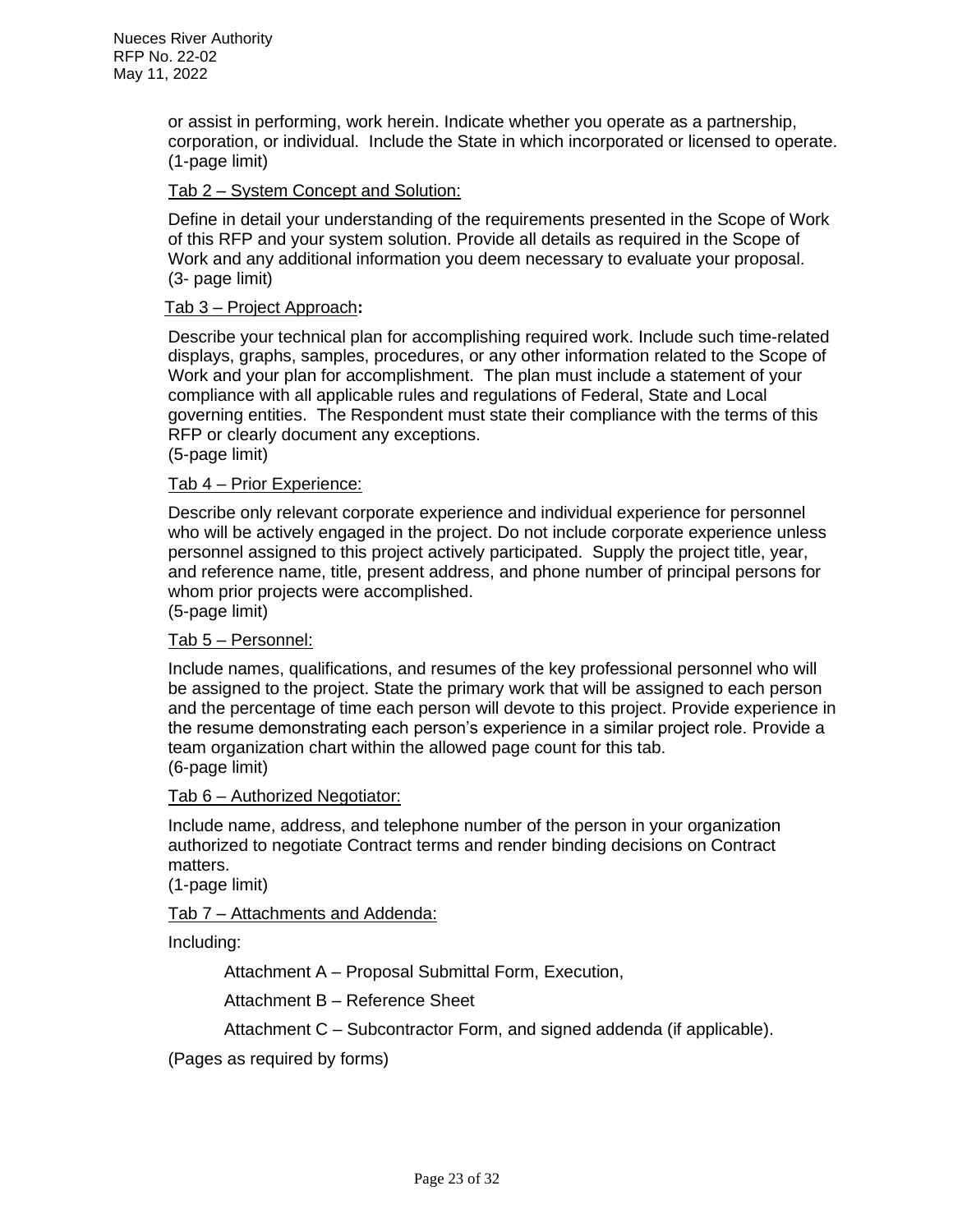*7.* **EVALUATION CRITERIA:** The intent of the Authority is to award to one Respondent in accordance with the evaluation criteria below. The purpose of this evaluation criteria is to determine which proposal *best meets the requirements and provides the best overall value to the Authority.*

## A. Satisfying the Requirements of the RFP.

The Authority will conduct a comprehensive, fair, and impartial evaluation of all Statement of Qualifications received in response to this RFP. Each Statement of Qualification will first be analyzed to determine overall responsiveness and completeness as defined in the RFP. Failure to comply with the instructions or submission of a Statement of Qualifications that does not satisfy the requirements of the RFP may result in the Statement of Qualifications being deemed non-responsive and may, at the discretion of the Committee, result in the Statement of Qualifications being eliminated from further consideration.

## B. Weighted Scoring Criteria.

Understanding of Project Scope

| <b>Technical Qualifications / Firm's Experience</b>                   |  |
|-----------------------------------------------------------------------|--|
| Firm experience on projects of similar scope and complexity           |  |
|                                                                       |  |
| <b>Attachments and Addenda</b>                                        |  |
| Satisfy All Proposal Submittal Requirements (Tabs 1, 6, 7) (5 points) |  |

Past Performance Reference Checks (Tab 7).................................(15 points)

## C. Evaluation Process

An evaluation committee will be established to evaluate the PROPOSALs. The committee will include employees of the Authority and may include other impartial individuals who are not employees.

## D. Right to Request Additional Documentation

The evaluation committee may determine that discussions are necessary to clarify or verify a written proposal response. The evaluation committee will determine if further discussions with Respondents are necessary. The Authority reserves the right to request further documentation or information and to discuss proposal response with any Respondent to answer questions or to clarify any aspects of the submitted PROPOSAL.

## E. Right to Perform Interviews

The Authority may request interviews with one or more firms as may be determined necessary by the evaluation committee. The committee may develop a "short list" of qualified Respondents and may determine that the Respondents should be interviewed and/or provide a presentation of their PROPOSAL. The evaluation committee will evaluate the finalists and make a recommendation for award.

F. Right to Award without Interviews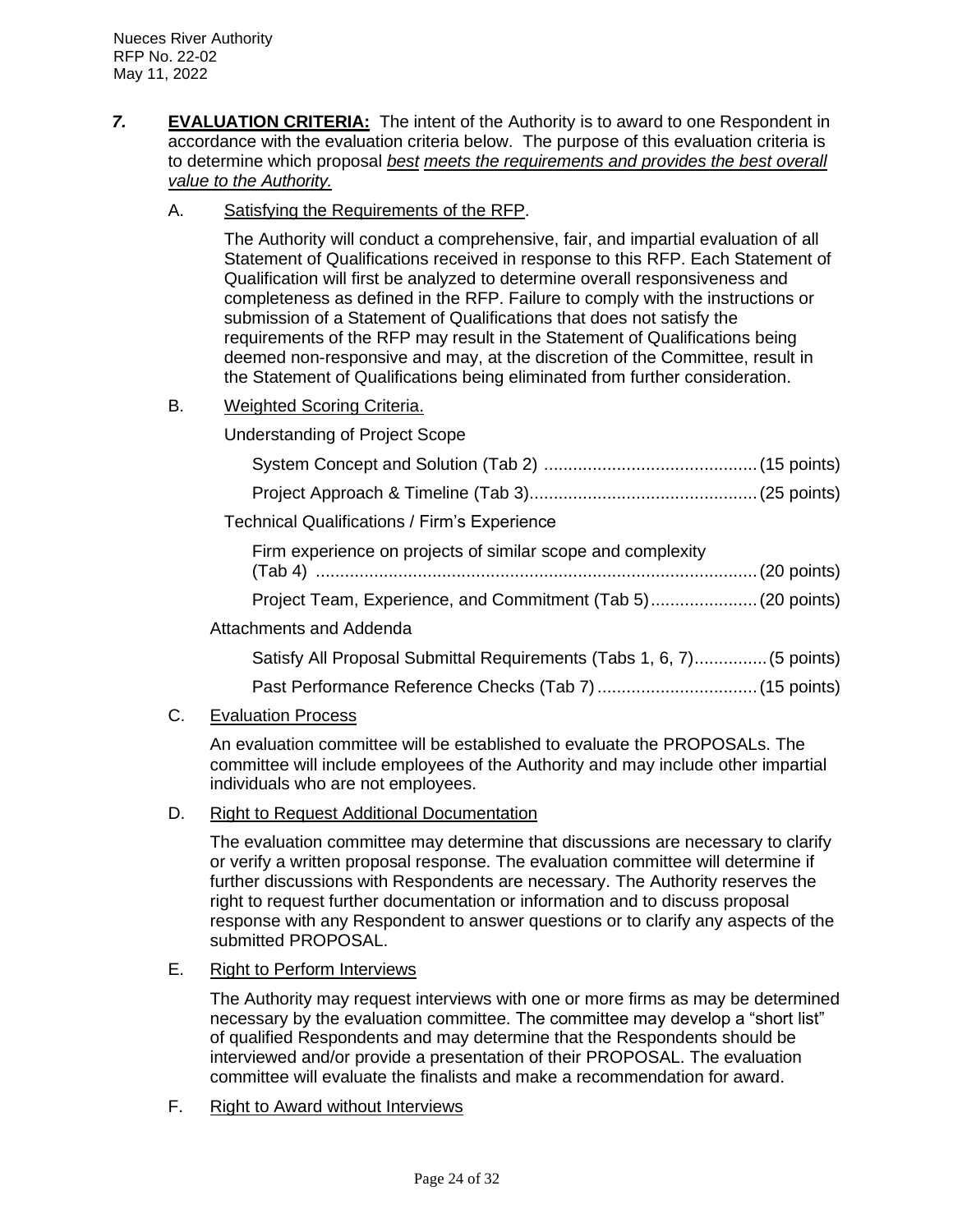The Authority reserves the right to make an award without interviews. The evaluation committee may evaluate the PROPOSALs and make a recommendation for selection without further discussions or interviews.

#### G. Right to Perform Additional Studies and Investigations

The Authority reserves the right to conduct additional studies and other investigations as necessary to evaluate any PROPOSAL.

#### H. Right to Reject or Cancel the RFP

The Authority reserves the right to reject any or all PROPOSALs submitted, or to award to the respondent who, in the Authority's opinion, offers the best value to the Authority. The Authority also reserves the right to cancel the RFP process and pursue alternate methods for satisfying the project requirements.

## I. Right to Waive Irregularities

The Authority reserves the right to waive any minor technicality, irregularities, or formalities noted in the submission process. Submission of a PROPOSAL confers no legal rights upon any Respondent.

## **8. AGREEMENT NEGOTIATIONS AND AWARD PROCESS:**

- A. A proposal presented in response to this RFP is subject to negotiation concerning any issues deemed relevant by the Authority. The Authority reserves the right to negotiate any issue with any party.
- B. Any contact by the Respondent with the Authority with respect to this RFP, other than those submitted in writing, will result in disqualification of the Respondent's proposal.
- C. Submission of proposal indicates the Respondent's acceptance of the evaluation process and recognition that the Authority may make subjective judgments in evaluating the proposal to determine the best value for the Authority.
- D. If negotiations are successful, the Authority and Respondent may enter into an agreement. Final agreement requires approval by the Nueces River Authority Board of Directors. A representative knowledgeable of the offer MUST attend the Board meeting, at no cost to the Authority, when their item is being presented.
- E. If negotiations are unsuccessful, the Authority may formally end negotiations with that Respondent. The Authority may then:
	- i. Select the next most highly qualified Respondent and attempt to negotiate an agreement at fair and reasonable terms, conditions, and cost with that Respondent.
	- ii. The Authority shall continue this process until an agreement is entered into or all negotiations are terminated.
- F. Execution of a contract is required prior to starting work and processing any payments to the awarded Respondent.

#### **9. POST AWARD MEETING:**

The Authority and the Respondent may schedule a post award meeting to discuss, but not be limited to the following:

A. Provide Authority's contact(s) information for implementation of the agreement.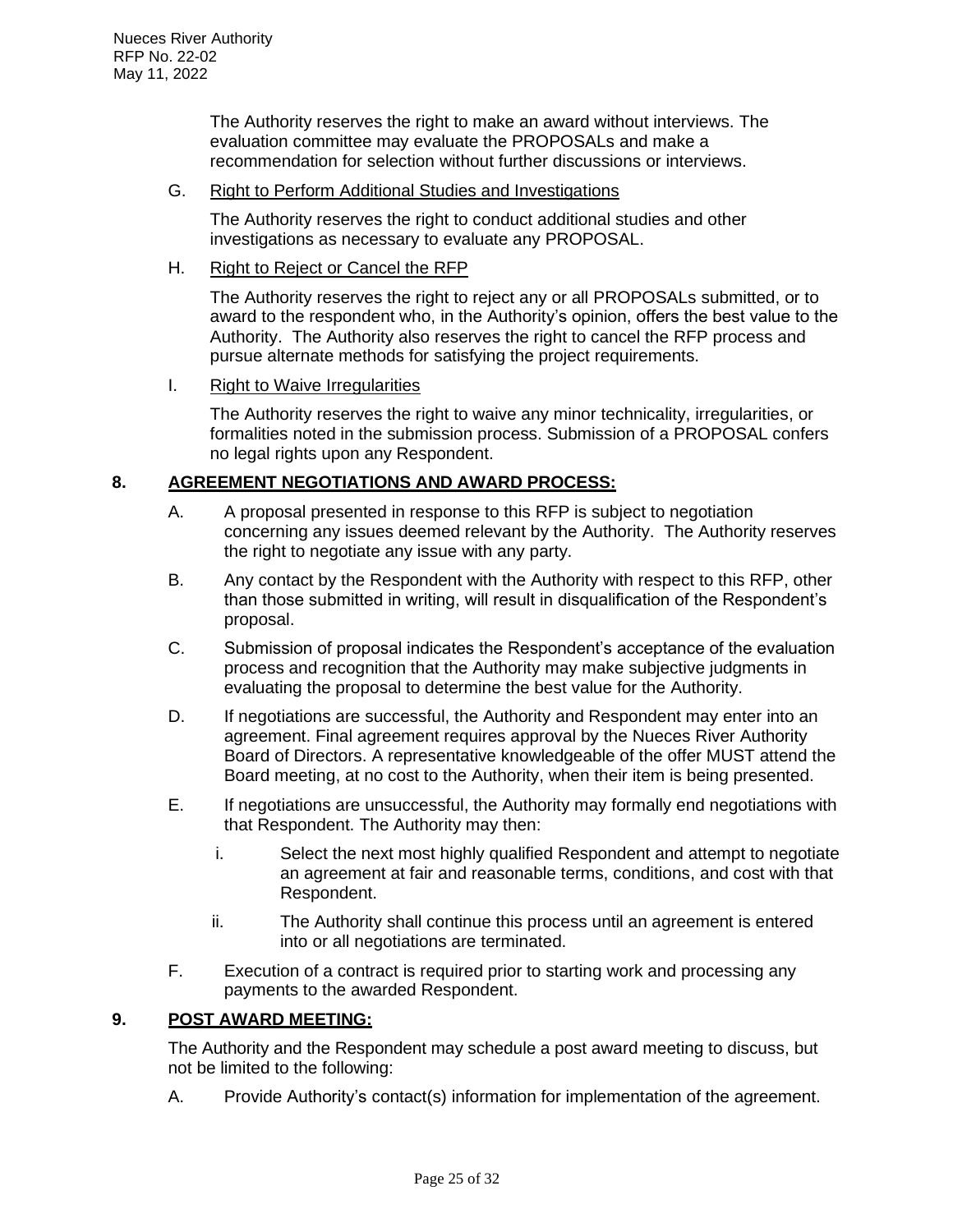B. Identify specific milestones, goals, and strategies to meet objectives.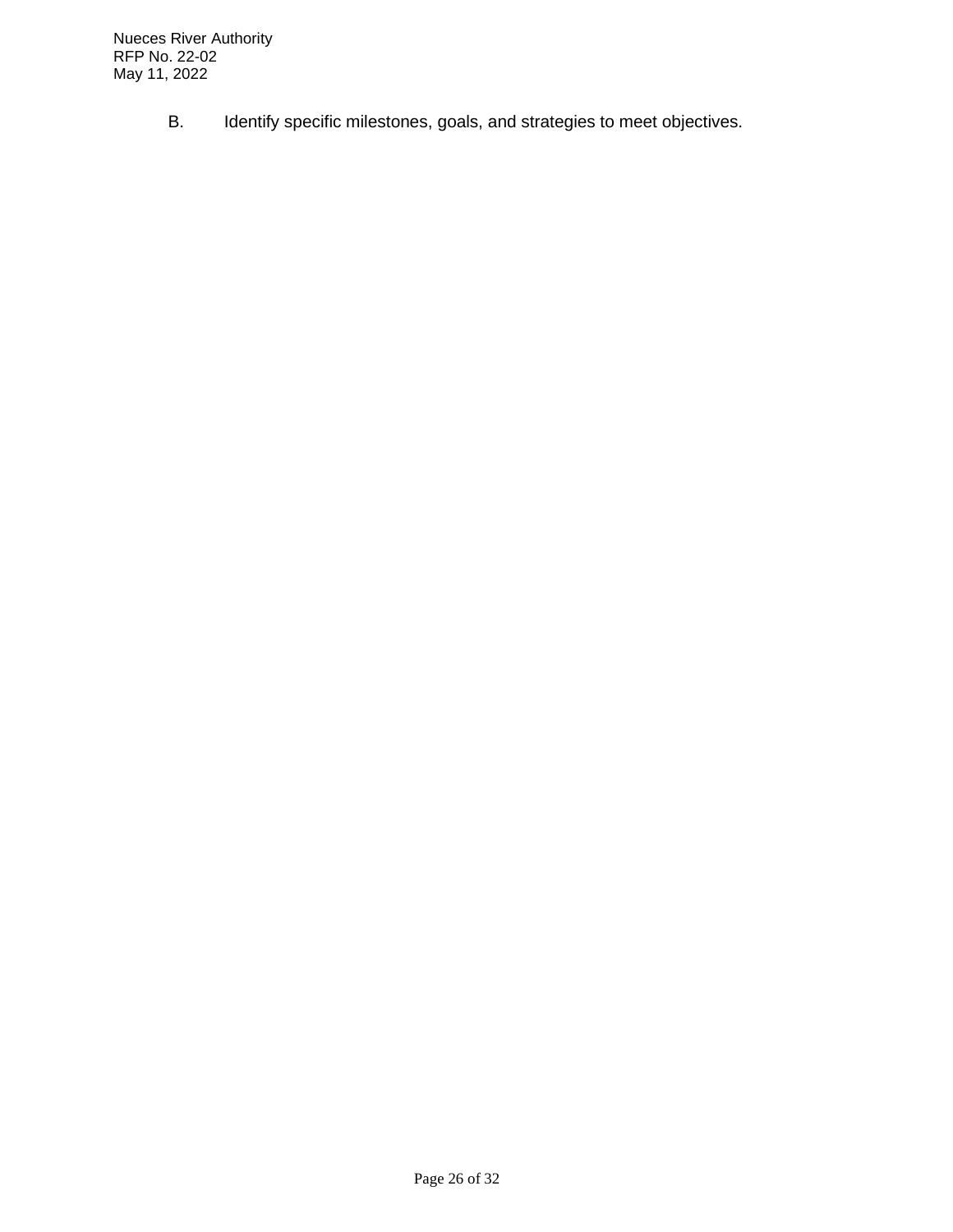## **ATTACHMENT A PROPOSAL SUBMITTAL FORM AND EXECUTION**

*NOTE: RESPONDENTS SHALL COMPLETE AND RETURN THIS ATTACHMENT WITH THEIR PROPOSAL. FAILURE TO DO SO WILL RESULT IN DISQUALIFICATION OF THE PROPOSAL.*

#### **By signature hereon, the Respondent certifies that:**

All statements and information prepared and submitted in the response to this RFP are current, complete, and accurate.

Respondent has not given, offered to give, nor intends to give at any time hereafter, any economic opportunity, future employment, gift, loan gratuity, special discount, trip, favor, or service to an Authority employee in connection with the submitted response. Failure to sign the Execution of Proposal or signing it with a false statement shall void the submitted offer or any resulting contracts.

Respondent represents and warrants that the individual signing this Execution of Proposal is authorized to sign this document on behalf of the Respondent and to bind the Respondent under any contract resulting from this RFP.

| FEDERAL TAX IDENTIFICATION NUMBER (FIN): ____________ |
|-------------------------------------------------------|

By submitting a response to this solicitation, the Respondent agrees that the Authority's standard Definitions, Terms and Conditions, in effect at the time of release of the solicitation, shall govern unless specifically provided otherwise in a separate agreement. Said Definitions, Terms and Conditions are subject to change without notice. It is the sole responsibility of respondents to stay apprised of changes.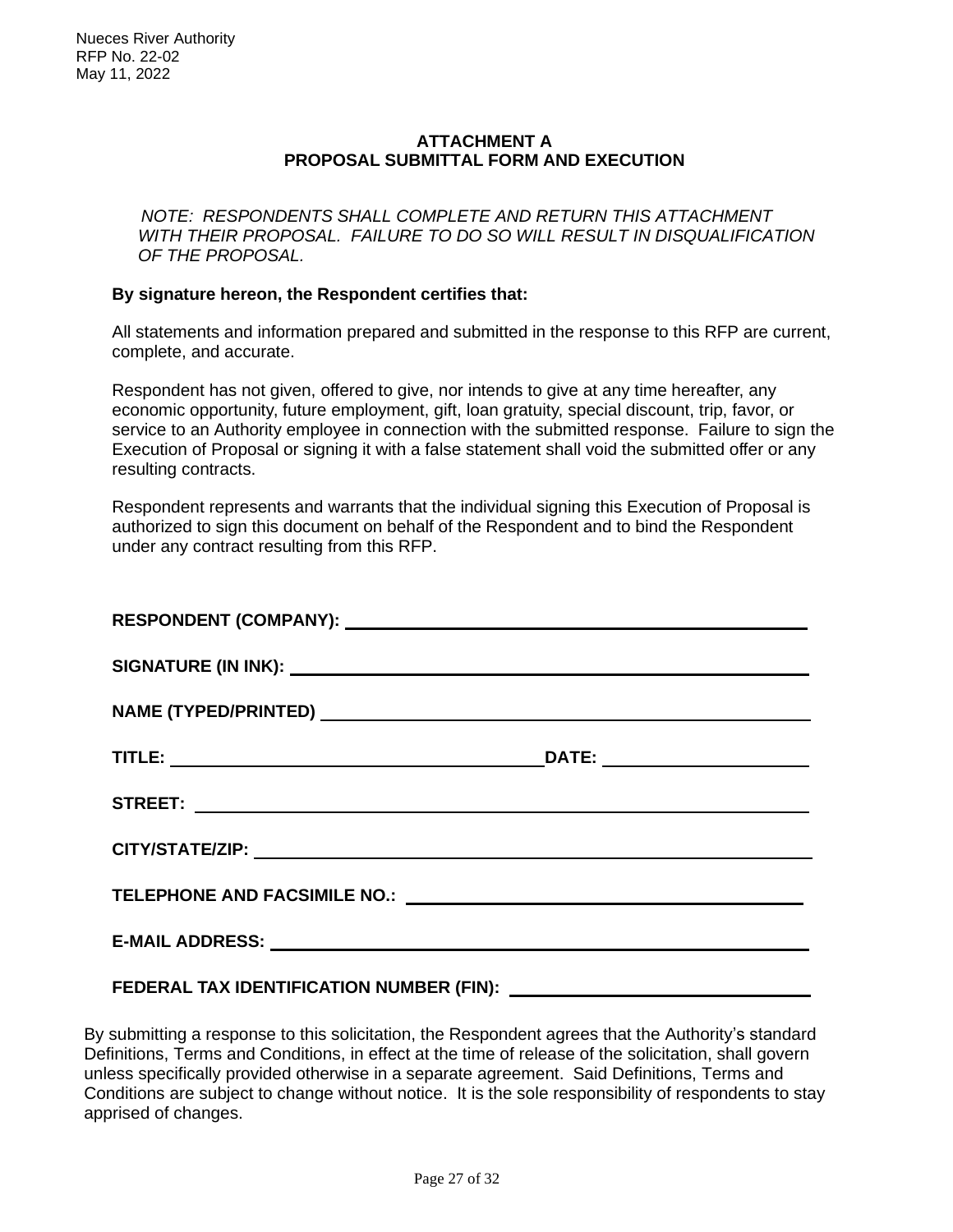## **ATTACHMENT B REFERENCE SHEET**

## **PLEASE COMPLETE AND RETURN THIS FORM WITH THE SOLICITATION**

| <b>RESPONSE SOLICITATION NUMBER:</b> |       |
|--------------------------------------|-------|
| <b>RESPONDENT'S NAME:</b>            | DATE: |

Provide the name, address, telephone number and **E-MAIL** of at least three (3) valid Municipal, Government agencies or firms of comparable size that have utilized services that are similar in type and capacity within the last two (2) years. Nueces River Authority references are not applicable. References may be checked prior to award. If references cannot be confirmed or if any negative responses are received it may result in the disqualification of submittal.

| 1. | Company's Name:          |  |               |  |
|----|--------------------------|--|---------------|--|
|    | Name of Contact:         |  |               |  |
|    | <b>Title of Contact:</b> |  |               |  |
|    | <b>E-Mail Address:</b>   |  |               |  |
|    | <b>Present Address:</b>  |  |               |  |
|    | City, State, Zip Code:   |  |               |  |
|    | Telephone Number:        |  | Fax Number:   |  |
| 2. | Company's Name:          |  |               |  |
|    | Name of Contact:         |  |               |  |
|    | <b>Title of Contact:</b> |  |               |  |
|    | <b>E-Mail Address:</b>   |  |               |  |
|    | <b>Present Address:</b>  |  |               |  |
|    | City, State, Zip Code:   |  |               |  |
|    | Telephone Number:        |  | Fax Number: ( |  |
|    |                          |  |               |  |
| 3. | Company's Name:          |  |               |  |
|    | Name of Contact:         |  |               |  |
|    | <b>Title of Contact:</b> |  |               |  |
|    | <b>E-Mail Address:</b>   |  |               |  |
|    | <b>Present Address:</b>  |  |               |  |
|    | City, State, Zip Code:   |  |               |  |
|    | Telephone Number:        |  | Fax Number:   |  |
|    |                          |  |               |  |

FAILURE TO PROVIDE THE REQUIRED INFORMATION WITH THE SOLICITATION RESPONSE MAY AUTOMATICALLY DISQUALIFY THE RESPONSE FROM CONSIDERATION FOR AWARD.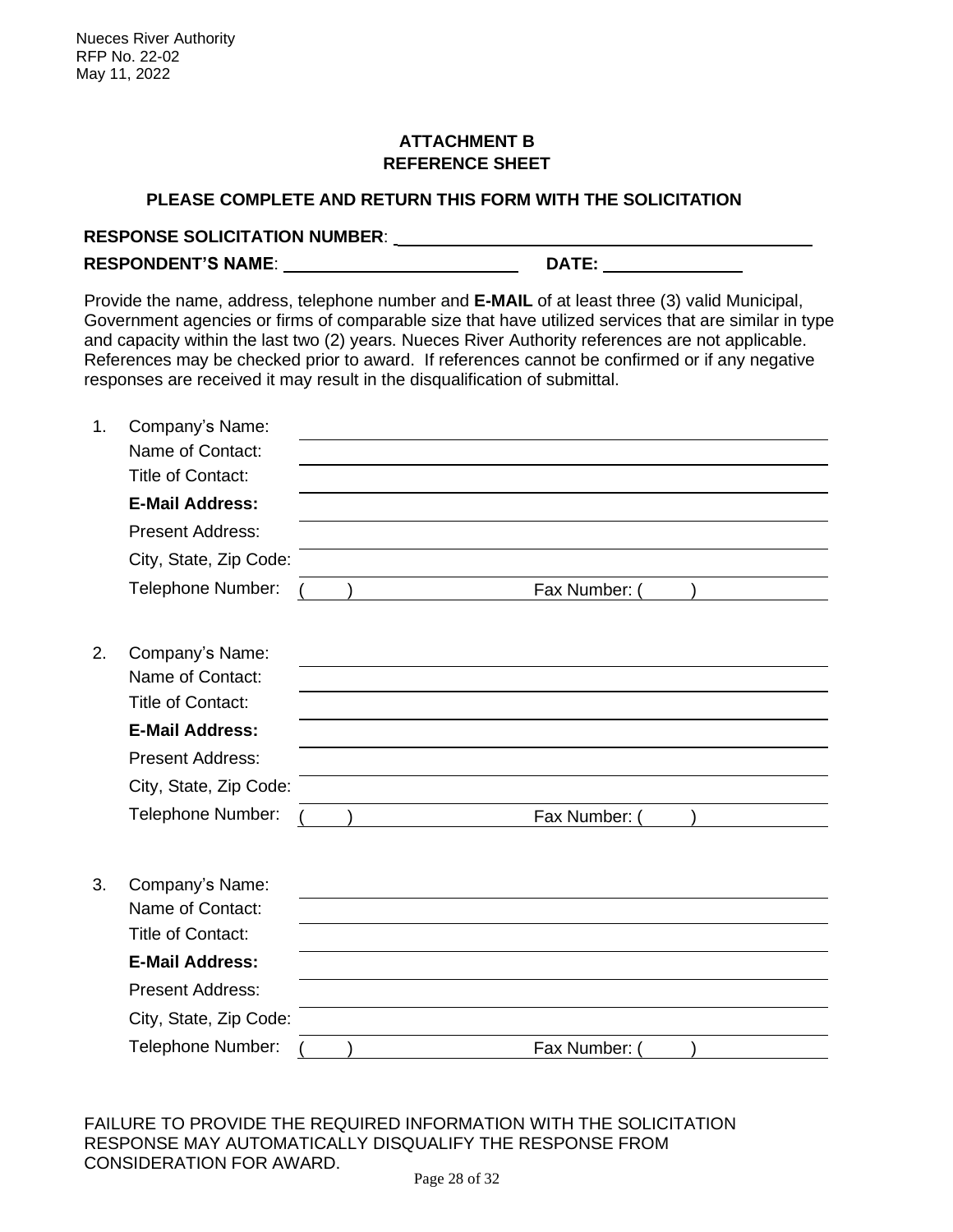#### **ATTACHMENT C SUBCONTRACTOR INFORMATION FORM COMPLETE AND RETURN THIS FORM WITH THE SOLICITATION RESPONSE**

**SOLICITATION NUMBER:** RESPONDENT'S NAME: **DATE:** DATE: **DATE:** 2014

## **CIRCLE ONE: NO, I WILL NOT USE SUBCONTRACTORS ON THIS CONTRACT NO**

**YES, I INTEND TO USE SUBCONTRACTORS ON THIS CONTRACT YES** If yes complete the information below

| $1_{-}$ | Subcontractor's Name:                           |      |               |  |
|---------|-------------------------------------------------|------|---------------|--|
|         | Name of Contact:                                |      |               |  |
|         | E-Mail Address:                                 |      |               |  |
|         | Address:                                        |      |               |  |
|         | City, State, Zip Code:                          |      |               |  |
|         | Telephone Number:                               |      | Fax Number: ( |  |
|         | Describe work to be<br>performed:               |      |               |  |
|         | Percentage of contract<br>work to be performed: | %    |               |  |
| 2.      | Subcontractor's Name:                           |      |               |  |
|         | Name of Contact:                                |      |               |  |
|         | E-Mail Address:                                 |      |               |  |
|         | Address:                                        |      |               |  |
|         | City, State, Zip Code:                          |      |               |  |
|         | Telephone Number:                               |      | Fax Number: ( |  |
|         | Describe work to be<br>performed:               |      |               |  |
|         | Percentage of contract<br>work to be performed: | $\%$ |               |  |
|         |                                                 |      |               |  |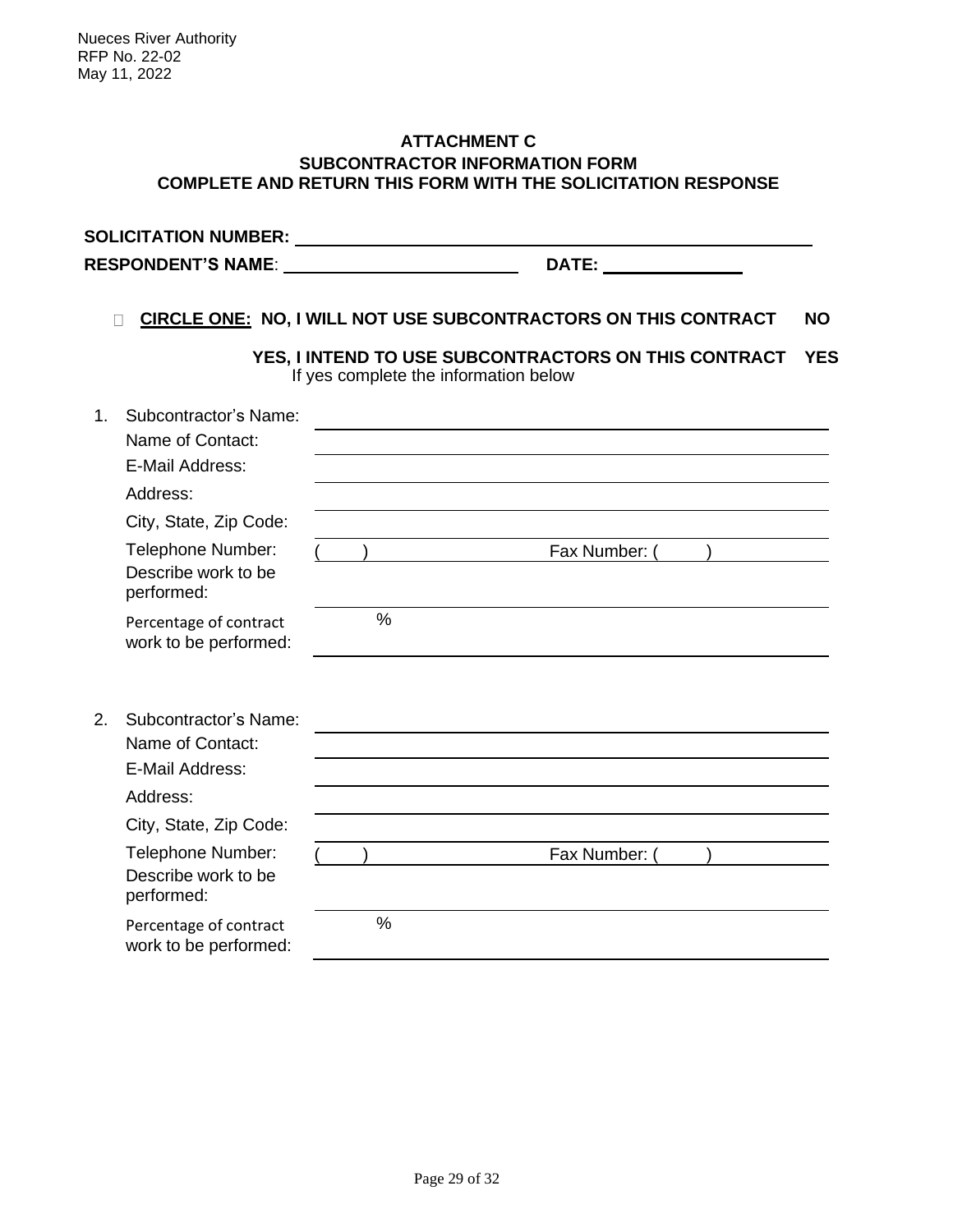Nueces River Authority RFP No. 22-02 May 11, 2022

## **ATTACHMENT D List of Funds**

Fund 101 General Fund

Fund 201 Leakey Regional Wastewater Construction

Fund 202 Leakey Wastewater Operating

Fund 401 Utilities Operations

Fund 501 TWDB Grant Agreement Flood Infrastructure Fund for Green Lake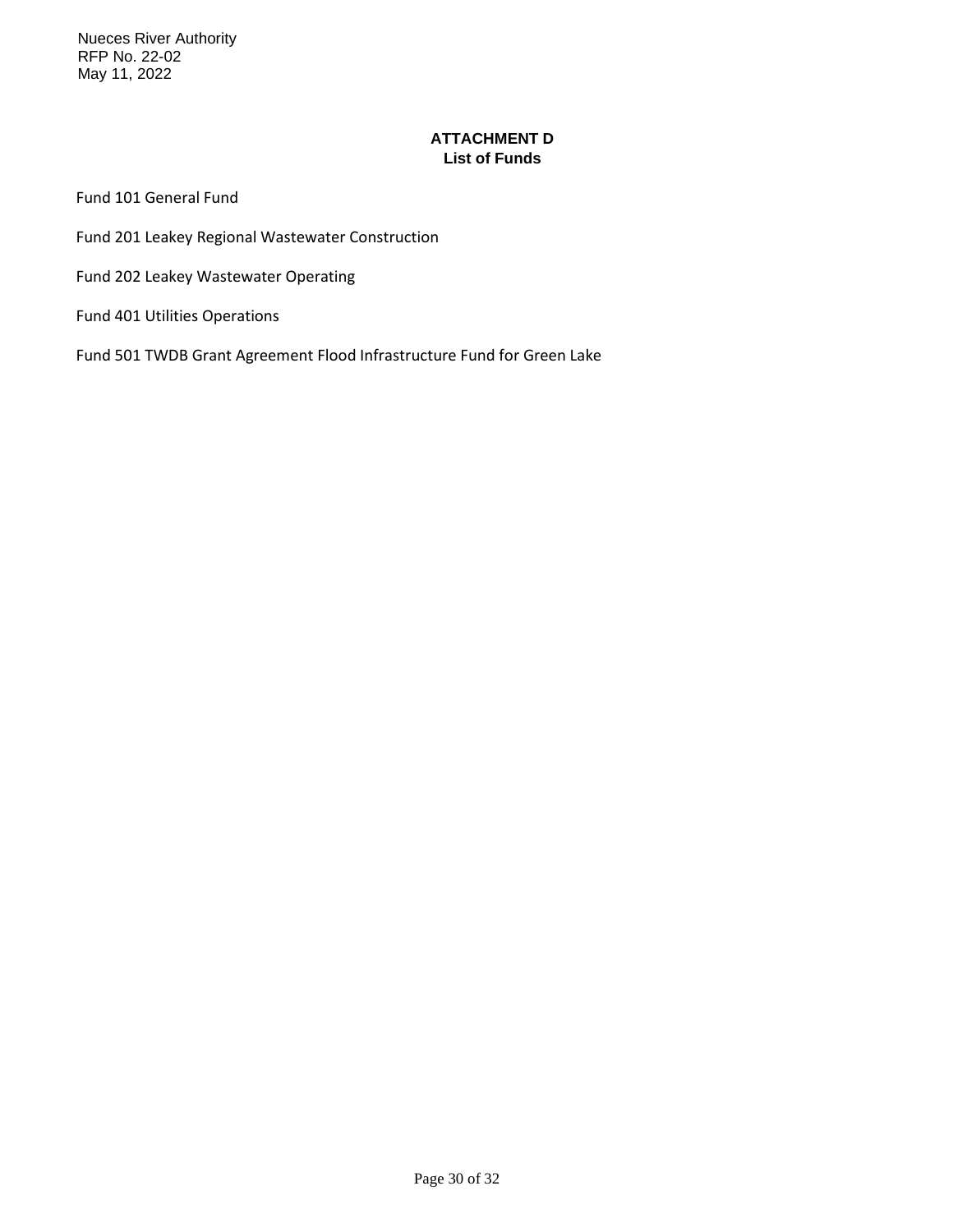#### **ATTACHMENT E**

## **NUECES RIVER AUTHORITY**

#### **ANNUAL FINANCIAL REPORT**

#### **AUGUST 31, 2021**

(Please download the Annual Financial Report via the link below)

Financial – [Nueces River Authority \(nueces-ra.org\)](https://nueces-ra.org/finance/)